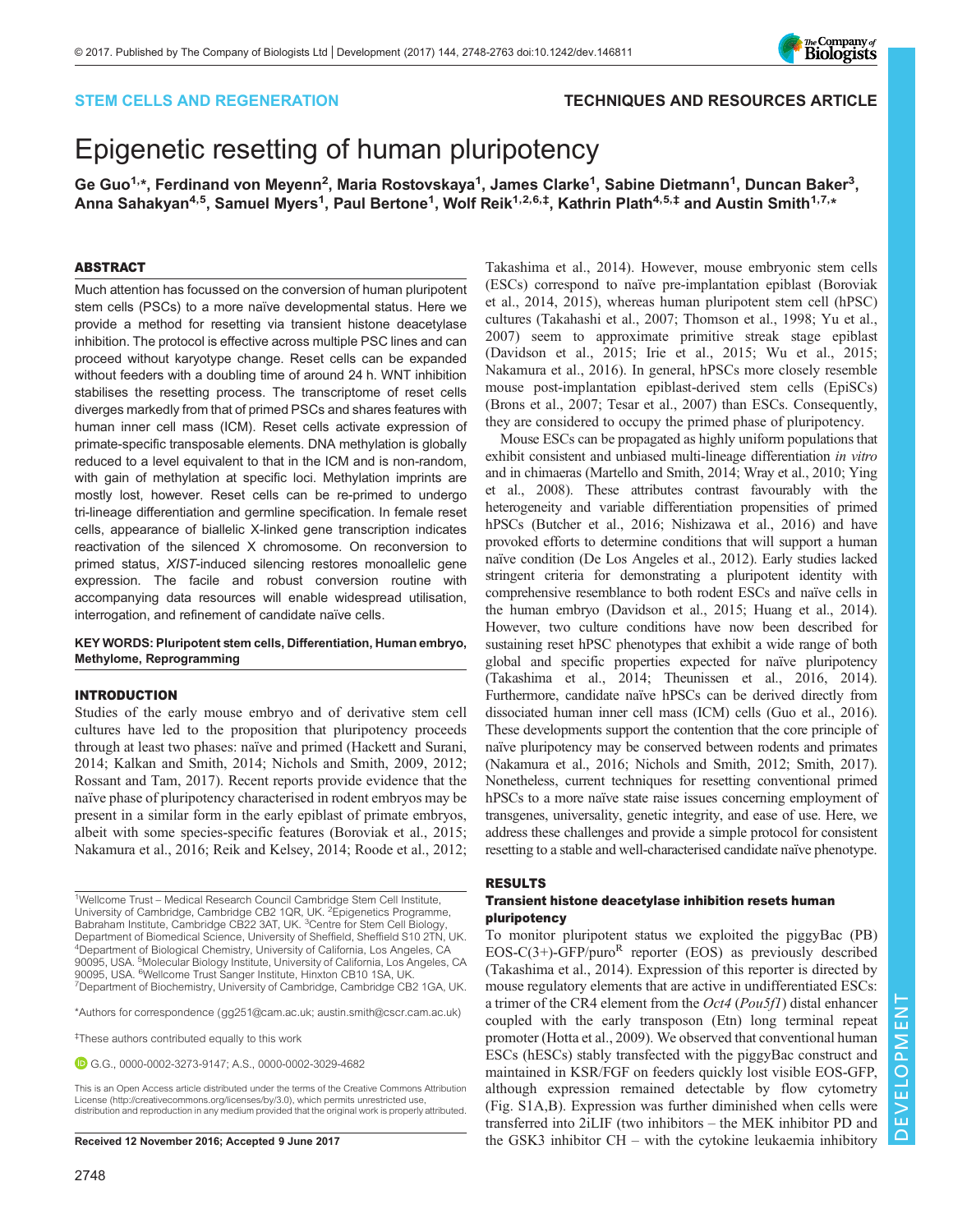factor LIF; see Materials and Methods) or MEK inhibitor plus LIF (PDLIF) culture [\(Fig. S1C](http://dev.biologists.org/lookup/doi/10.1242/dev.146811.supplemental)). By contrast, the PB-EOS reporter is upregulated during transgene-induced resetting and visible expression is maintained in naïve-like cells ([Takashima et al.,](#page-15-0) [2014](#page-15-0)). These observations suggested that PB-EOS might be subject to reversible epigenetic silencing in primed hPSCs.

Histone deacetylase (HDAC) inhibitors are global epigenetic destabilisers that have been used to facilitate nuclear transfer [\(Ogura](#page-14-0) [et al., 2013](#page-14-0)), somatic cell reprogramming [\(Huangfu et al., 2008\)](#page-14-0) and mouse EpiSC resetting [\(Ware et al., 2009](#page-15-0)). We investigated whether exposure to HDAC inhibitors would promote conversion of human primed cells to a naïve state. We applied valproic acid (VPA) or sodium butyrate to Shef6 hESCs carrying the PB-EOS reporter (S6EOS cells). When cells were treated for 3 days in E6 medium supplemented with PDLIF, then exchanged to t2iLGö naïve cell maintenance medium, the EOS reporter was upregulated [\(Fig. 1A](#page-2-0),B). Bright GFP-positive colonies with dome-shaped morphology emerged over several days. We varied the culture parameters and empirically determined conditions that consistently yielded EOS expression in compact spheroid colonies [\(Fig. 1A](#page-2-0)-C). We tested the method on H9EOS reporter cells and found that they similarly acquired bright GFP expression and formed dome-shaped colonies ([Fig. S1D\)](http://dev.biologists.org/lookup/doi/10.1242/dev.146811.supplemental).

We monitored the expression of OCT4, NANOG and the primate naïve marker KLF17 ([Guo et al., 2016](#page-14-0)) during resetting of S6EOS cells. RT-qPCR analysis ([Fig. 1](#page-2-0)D) shows that both OCT4 and NANOG expression decrease without HDAC inhibitor treatment, consistent with differentiation in PDLIF. By contrast, in HDAC inhibitor-treated cells, OCT4 mRNA levels show a transient increase on day 3 then remain at a similar level to that in primed cells, whereas NANOG transcripts increase ∼2-fold over the first 9 days. KLF17 transcripts are not detected in conventional hESCs, but become appreciable from day 7 onwards during resetting. KLF17 protein became apparent in some cells by immunofluorescence staining from as early as day 3 of resetting ([Fig. 1E](#page-2-0)).

Cultures were dissociated with TrypLE after 9 days of resetting and replated in naïve culture medium, t2iLGö. Some differentiation and cell death were evident, and a few passages were required before the EOS-positive population became stable and predominant [\(Fig. 1F](#page-2-0), [Fig. S1E,F](http://dev.biologists.org/lookup/doi/10.1242/dev.146811.supplemental)). From passage 5 onwards the reset phenotype was robust and could thereafter be expanded reliably.

The ability to enrich the naïve phenotype after resetting by bulk passaging in t2iLGö suggested that a reporter should be dispensable, facilitating general applicability. We therefore tested resetting without the EOS transgene on a panel of primed human ESCs and induced pluripotent stem cells (iPSCs). Stable cultures of compact colonies displaying naïve marker gene expression were established consistently [\(Table 1,](#page-3-0) [Fig. 1](#page-2-0)G). These cell lines are denoted by the designation cR (chemically reset). Resetting efficiency varied between lines and according to initial culture status. In general, however, a single well of a 6-well plate of primed PSCs was sufficient for initial generation of multiple colonies and subsequent establishment of stable naïve cultures by passage 5. Rho-associated kinase (ROCK) inhibitor was used during resetting and initial expansion in most experiments, but was usually omitted during subsequent propagation. Together with NANOG, reset cells expressed the naïve transcription factor proteins KLF4 and TFCP2L1, which are present in the human ICM ([Takashima](#page-15-0) [et al., 2014](#page-15-0)) but undetectable in primed PSCs [\(Fig. 1](#page-2-0)H).

# Feeder-free expansion of reset cells

As noted previously [\(Takashima et al., 2014\)](#page-15-0), reset cells can be cultured on pre-coated plates without feeders. However, morphology

was heterogeneous, with more differentiation and cell death than on feeders. We varied conditions and found that provision of growth factor-reduced Geltrex with the culture medium at the time of plating was more effective than pre-coating [\(Fig. 2](#page-4-0)A). Geltrex or laminin applied in this manner supported continuous propagation in t2iLGö of both embryo-derived HNES and chemically reset cells, with robust expression of naïve pluripotency factors [\(Fig. 2B](#page-4-0)-D). Moreover, aberrant expression of some mesoendodermal genes was reduced in feeder-free conditions [\(Fig. 2](#page-4-0)E).

In the absence of feeders we found that some reset cell lines expanded more robustly in very low (0.3 µM) or even no CH [\(Fig. 2](#page-4-0)F). This is in line with observations that GSK3 inhibition is optional in the alternative 5i/L/A naïve culture system ([Theunissen](#page-15-0) [et al., 2016\)](#page-15-0). We subsequently adopted 0.3 µM CH for standard culture. Naïve cell maintenance medium with 0.3 µM CH is termed tt2iLGö. Reset cultures in Geltrex and tt2iLGö displayed homogeneous morphology and expanded continuously with a doubling rate of ∼24 h ([Fig. 2](#page-4-0)G,H).

We also observed that omitting CH entirely for the first 10 days of resetting increased the yield of EOS-positive cells. We therefore implemented a revised resetting routine, omitting CH initially then exchanging into tt2iLGö on feeders before transfer to Geltrex culture. PSCs reset in these conditions showed consistent feederfree expansion, with typical naïve morphology, growth and marker profiles that were indistinguishable from cells reset in the presence of CH [\(Fig. 2I](#page-4-0)).

# WNT inhibition stabilises resetting

As noted above, EOS-GFP-positive and KLF17-immunopositive colonies emerged within 10 days of VPA treatment [\(Fig. 1E](#page-2-0)). However, differentiation and cell death are ongoing for several passages and during this period we observed that the reset phenotype could not be sustained without feeders. Thus, the resetting process appears incomplete and vulnerable at early stages. We also noted a requirement for a stabilisation period following doxycycline (DOX) withdrawal during transgene-mediated resetting ([Takashima et al., 2014\)](#page-15-0). We used H9-NK2 cells, with DOX-dependent expression of NANOG and KLF2, to explore conditions that might stabilise resetting. We tested two candidates: the amino acid L-proline and the tankyrase inhibitor XAV939 (XAV). L-proline is reported to be produced by feeders and to alleviate nutrient stress in mouse ESCs (D'[Aniello et al., 2015\)](#page-14-0). XAV inhibits canonical Wnt signalling [\(Huang et al., 2009\)](#page-14-0) and has previously been reported to facilitate the propagation of pluripotent cells in alternative states [\(Kim et al., 2013](#page-14-0); [Zimmerlin et al., 2016\)](#page-15-0). We withdrew DOX from H9-NK2 cells and applied either L-proline (1 mM) or XAV (2  $\mu$ M) in combination with t2iLGö. We assessed colony formation on feeders after the first and second passages. We saw no pronounced effect of L-proline. By contrast, addition of XAV resulted in more robust production of uniform domed colonies [\(Fig. 3](#page-5-0)A). RT-qPCR analysis substantiated the presence of naïve pluripotency markers in XAV-supplemented cultures and also highlighted reduced levels of lineage-affiliated markers such as brachyury (T) and GATA factors [\(Fig. 3B](#page-5-0)).

We investigated whether WNT inhibition would stabilise emergent cR cells. In addition to the tankyrase inhibitor XAV, we tested an orthogonal WNT pathway inhibitor, IWP2, which acts to prevent the production of functional WNT protein ([Chen et al.,](#page-13-0) [2009\)](#page-13-0). XAV or IWP2 were added following VPA treatment on day 3 of resetting H9EOS and S6EOS cells [\(Fig. 3](#page-5-0)C). For both inhibitors we observed reduced numbers of differentiating or dying cells and a substantial increase in the frequency of EOS-GFP-positive cells by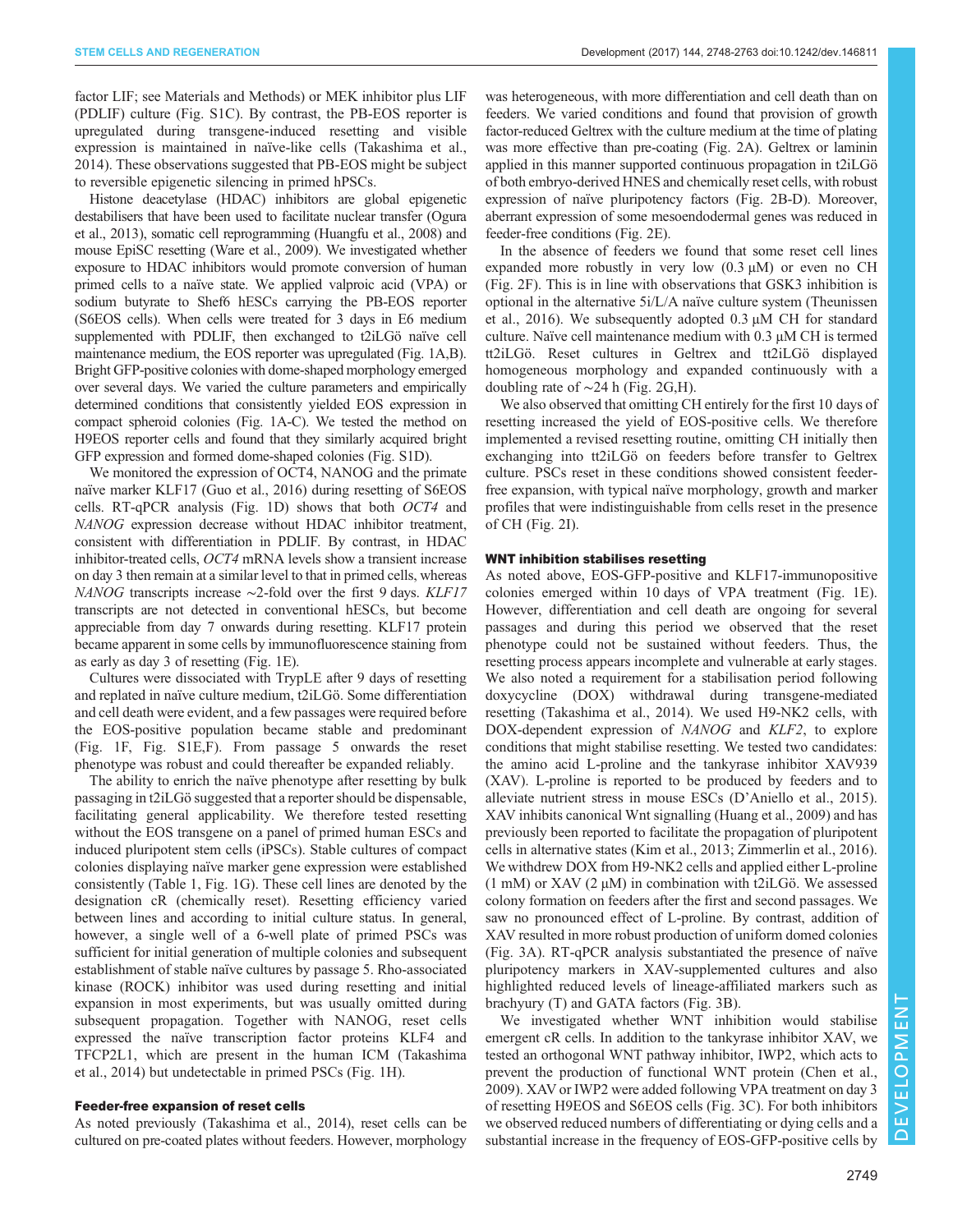<span id="page-2-0"></span>

Fig. 1. Resetting human pluripotent stem cells (hPSCs) with HDAC inhibitors. (A) Schematic of the chemical resetting protocol. HDACi, HDAC inhibitor. (B) Images of reset S6EOS cells at day 9 in t2iLGö. Red staining is from Gö6983. VPA, valproic acid; NaB, sodium butyrate. (C) Flow cytometry analysis of EOS-GFP expression at day 9 of resetting. (D) RT-qPCR analysis of pluripotency markers in S6EOS cells subjected to the resetting culture regime with or without VPA. Error bars indicate s.d. of technical duplicates. (E) Immunostaining for OCT4 and KLF17 during resetting of Shef6 cells. (F) Images of reset S6EOS cultures over the first four passages. (G) RT-qPCR analysis of general and naïve pluripotency markers in various reset cell cultures. Error bars indicate s.d. of technical duplicates. (H) Immunostaining of pluripotency markers in established reset culture, cR-H9EOS. Scale bars: 100 μm.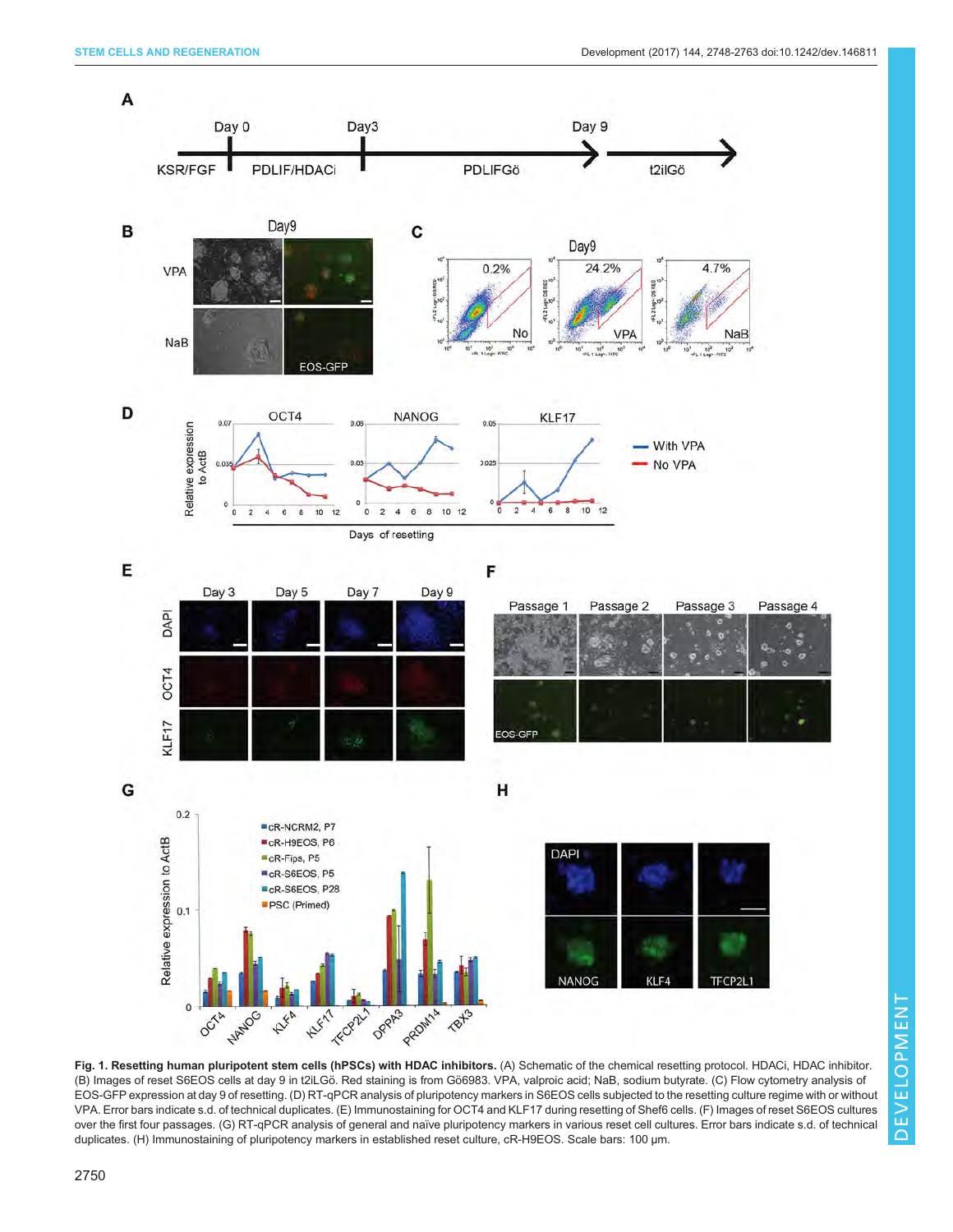#### <span id="page-3-0"></span>STEM CELLS AND REGENERATION Development (2017) 144, 2748-2763 doi:10.1242/dev.146811

#### Table 1. Karyotype analyses of reset cultures

|              | Parental line; passage (P)      |                                   | Karyotype <sup>§</sup>                 |                   |
|--------------|---------------------------------|-----------------------------------|----------------------------------------|-------------------|
|              | at resetting                    | Substrate*, passages <sup>‡</sup> |                                        | <b>Identifier</b> |
| <b>ESCs</b>  | Shef6EOS: P18                   | MEF, P16, Y                       | 46, XX [20]                            | cR-S6VPCY         |
|              |                                 | MEF, P40, Y                       | 46, XX, add (19) (q13) [30]            |                   |
|              | Shef6EOS; P26                   | MEF, P7, Y                        | 46, XX [30]                            | cR-S6EOS-Y        |
|              | Shef6EOS; P26                   | MEF. P7                           | 46, XX [30]                            | cR-S6EOS          |
|              | Shef6; P37                      | MEF. P3: +LN. P14                 | 46, XX [15]/46, XX, add(6)(q2) [5]     |                   |
|              |                                 | MEF, P3; +LN, P14; +GT, P9        | 46, XX [30]                            |                   |
|              | H9EOS; P43                      | MEF, P8, Y                        | 46, XX [28]/46, XX, del(3)(p21) [2]    | cR-H9EOS-Y        |
|              | H9EOS; P43                      | MEF, P8                           | 46, XX [30]                            | cR-H9EOS          |
|              | <b>H9EOS</b> ; P43 <sup>1</sup> | MEF, P8, Y                        | 46, XX [24] / 46, XX, del(3) (p21) [6] |                   |
| <b>iPSCs</b> | Fips: P53                       | MEF, P7                           | 46, XX [30]                            | cR-Fips           |
|              | Fips: P53                       | MEF, P7, Y                        | 46, XX [23]/47, XX, +20 [7]            | cR-Fips-Y         |
|              | NCRM2: P29 <sup>1</sup>         | MEF, P7                           | 46, XX [26/30] <sup>#</sup>            | cR-NCRM2          |
|              |                                 | <b>MEF, P18</b>                   | 46, XX [10]/48, XX + 11, + 16 [5]      |                   |
|              | $^{\prime\prime}$               | MEF, P5; +LN, P5                  | 46, XX [30]                            |                   |
|              |                                 | MEF, P5; +GT, P16                 | 46, XX [30]                            |                   |

\*MEF, mouse embryonic fibroblast feeders; LN, laminin; GT, Geltrex.

‡ Y indicates culture maintained in medium containing Y27632.

§ Numbers in square brackets are the number of spreads with the indicated karyotype.

¶ Reset with sodium butyrate.

# Four different abnormalities, each detected in a single metaphase.

Semi-colons mark transfers in culture conditions during continuous propagation of reset cells.

day 9, which increased further on passaging into tt2iLGö on MEFs [\(Fig. 3](#page-5-0)D, [Fig. S2A](http://dev.biologists.org/lookup/doi/10.1242/dev.146811.supplemental)). After the second passage the majority of colonies displayed domed morphology and readily visible GFP [\(Fig. 3](#page-5-0)E). WNT inhibitor-treated H9EOS cultures at passage 2 expressed higher levels of naïve markers and lower GATA6 and GATA3 than parallel cultures reset without WNT inhibition [\(Fig. 3](#page-5-0)F). Similarly, S6EOS cells reset using XAV or IWP2 progressed to stable reset cultures expressing naïve markers and minimal levels of brachyury, CDX2 and GATA6 ([Fig. S2B\)](http://dev.biologists.org/lookup/doi/10.1242/dev.146811.supplemental). From passage 3, we transferred XAV-treated cells to feeder-free culture in tt2iLGö and Geltrex without XAV. Marker analysis by RT-qPCR confirmed maintained expression of signature naïve pluripotency factors after four passages at similar levels to those in reset cells generated without the use of WNT inhibitors [\(Fig. 3G](#page-5-0)).

We also assessed whether vitamin C was required for resetting. For the 3 day period of exposure to VPA we replaced E6 medium, which contains vitamin C, with N2B27 medium with or without addition of vitamin C. Resetting was continued in the presence of XAV as above. After two passages we observed comparable upregulation of EOS-GFP and similar expression of naïve markers with or without exposure to vitamin C [\(Fig. S2C,D](http://dev.biologists.org/lookup/doi/10.1242/dev.146811.supplemental)).

Collectively, these findings establish that, following VPA treatment, WNT inhibition can improve the rate and efficiency of conversion to a stable naïve phenotype that can subsequently be propagated robustly in tt2iLGö with or without feeders or ongoing WNT inhibition. The results also indicate that vitamin C supplementation is not required for resetting. Full details of the protocol and cell lines reset are provided in the [supplemental](http://dev.biologists.org/lookup/doi/10.1242/dev.146811.supplemental) [Materials and Methods and Table S1](http://dev.biologists.org/lookup/doi/10.1242/dev.146811.supplemental).

#### Global transcriptome profiling

We obtained transcriptome data by RNA sequencing (RNA-seq) of replicate samples of reset cells generated by VPA treatment. We also sequenced the embryo-derived naïve stem cell line HNES1 ([Guo](#page-14-0) [et al., 2016\)](#page-14-0) and a parallel culture of HNES1 cells that had been ʻprimed' by transfer into KSR/FGF for more than ten passages. We added to the analysis published data (see Materials and Methods) from cells reset with inducible transgenes [\(Takashima et al., 2014\)](#page-15-0), HNES cells cultured in the presence of vitamin C and ROCK inhibitor [\(Guo et al., 2016](#page-14-0)), naïve-like cells in 5i/L/A [\(Ji et al., 2016\)](#page-14-0) and a variety of conventional PSCs from publicly available resources and our own studies. We applied two complementary dimensionality reduction techniques: principal component analysis (PCA) identifies and ranks contributions of maximum variation in the underlying dataset, whereas t-distributed stochastic neighbour embedding (t-SNE) is a probabilistic method that minimises the divergence between pairwise similarities in the constituent data points. Both analyses of global transcriptomes unambiguously discriminate naïve/reset samples from primed PSCs ([Fig. 4A](#page-6-0),B). In each analysis, cR cells cluster closely together with HNES1 cells that were cultured in parallel. Sample replicates are intermingled despite being from cell lines of disparate provenance and culture history. Feeder-free cultures form a slightly distinct cluster within the naïve grouping. Consistent with previous analyses ([Huang et al.,](#page-14-0) [2014; Irie et al., 2015](#page-14-0); [Nakamura et al., 2016](#page-14-0); [Takashima et al.,](#page-15-0) [2014; Theunissen et al., 2016](#page-15-0)), two independent RNA-seq datasets for purported naïve cells cultured in 4i (NHSM) conditions ([Gafni](#page-14-0) [et al., 2013](#page-14-0); [Irie et al., 2015](#page-14-0); [Sperber et al., 2015](#page-15-0)) cluster with conventional primed PSCs by both PCA and t-SNE, as do cultures in ʻextended pluripotency' media [\(Yang et al., 2017](#page-15-0)). For both naïve and primed cells, PCA component 2 appears sensitive to differences in growth conditions and/or batch effects and to capture variation between laboratories and cell lines.

Gene Ontology (GO) analysis of genes contributing to PCA component 1 shows significant enrichment of functional categories primarily associated with extracellular matrix, development and differentiation [\(Table S2](http://dev.biologists.org/lookup/doi/10.1242/dev.146811.supplemental)), reflecting distinct identities associated with naïve and primed cells. We also noted upregulation of multiple genes associated with mitochondria and oxidative phosphorylation in reset cells cultured on laminin and on feeders [\(Fig. S3A-C\)](http://dev.biologists.org/lookup/doi/10.1242/dev.146811.supplemental), consistent with metabolic reprogramming between primed and naïve pluripotency [\(Takashima et al., 2014](#page-15-0); [Zhou et al., 2012\)](#page-15-0). Overall, cR cells share global gene expression features with ICMderived HNES cells and transgene-reset PSCs and are distinct from various primed PSCs. Genes highly upregulated in naïve conditions relative to conventional PSCs are highlighted in [Fig. 4](#page-6-0)C.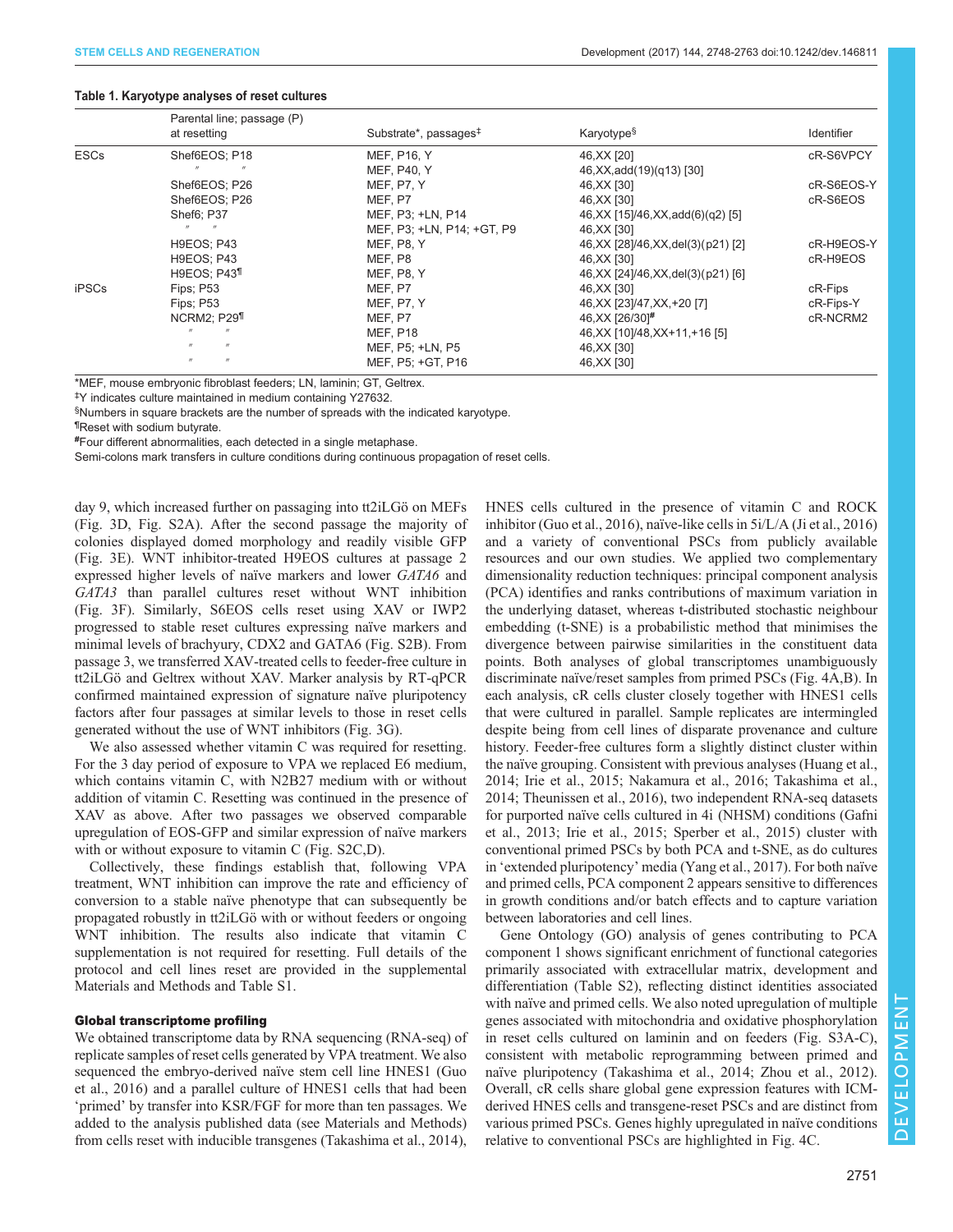<span id="page-4-0"></span>

Fig. 2. Feeder-free culture. (A) Cells plated on Geltrex-coated plates (left) or with Geltrex added to the medium (right). Images taken after 4 days. (B) Cultures in Geltrex (GT) or laminin (LN) for more than ten passages. (C) Immunostaining for pluripotency markers in reset cells passaged in laminin. (D) Naïve marker expression in feeder-free reset cultures in t2iLGö as determined by RT-qPCR and normalised to the expression level in H9-NK2 transgene reset cells. (E) Lineage marker expression in feeder-free reset cultures relative to levels on feeders. (F) Reset cells plated in the presence of the indicated concentrations (µM) of the GSK3 inhibitor CHIR99021 (CH) for 4 days. (G) Images of colony expansion over 4 days in Geltrex. (H) Growth curve for reset cells in tt2ilGö and Geltrex. Error bars indicate s.d. from triplicate cultures. (I) RT-qPCR marker profile for cells reset with or without CH and expanded in tt2iLGö and Geltrex, normalized to expression level in cR-H9 cells on MEF in tt2iLGö. Error bars on PCR plots indicate s.d. of technical duplicates. Scale bars: 100 μm in A,B,F,G; 50 μm in C.

We inspected the expression of transposable elements (TEs) – the transposcriptome ([Friedli and Trono, 2015](#page-14-0)). A number of TEs are known to be transcriptionally active in early embryos and PSCs, potentially with functional significance. PCA of TE expression separated cR and HNES cells from primed PSCs [\(Fig. S3D,E\)](http://dev.biologists.org/lookup/doi/10.1242/dev.146811.supplemental). Notably, HERVK, SINE-VNTR-Alu (SVA) and LTR5\_Hs elements were upregulated in naïve cultures [\(Fig. 4](#page-6-0)D). Inspection of KRAB-ZNFs, potential regulators of TE expression, revealed that many are significantly upregulated in reset cells [\(Fig. S3F](http://dev.biologists.org/lookup/doi/10.1242/dev.146811.supplemental)). These include ZNF229 and ZNF534, which represses HERVH elements [\(Theunissen et al., 2016\)](#page-15-0), ZNF98 and ZNF99, which are also upregulated during epigenetic resetting of germ cells [\(Tang et al.,](#page-15-0) [2015\)](#page-15-0), and ZFP57, which protects imprints in the mouse [\(Quenneville et al., 2011](#page-14-0)).

We compared relative transcript levels for a panel of pluripotency markers between cR cells and human pre-implantation embryos. For the embryo data we used published single-cell RNA-seq ([Blakeley](#page-13-0) [et al., 2015;](#page-13-0) [Yan et al., 2013\)](#page-15-0). Normalised expression was consistent between reset cells and the epiblast, more so than with earlier stage embryonic cells ([Fig. 4](#page-6-0)E). Primed PSCs exhibited no or low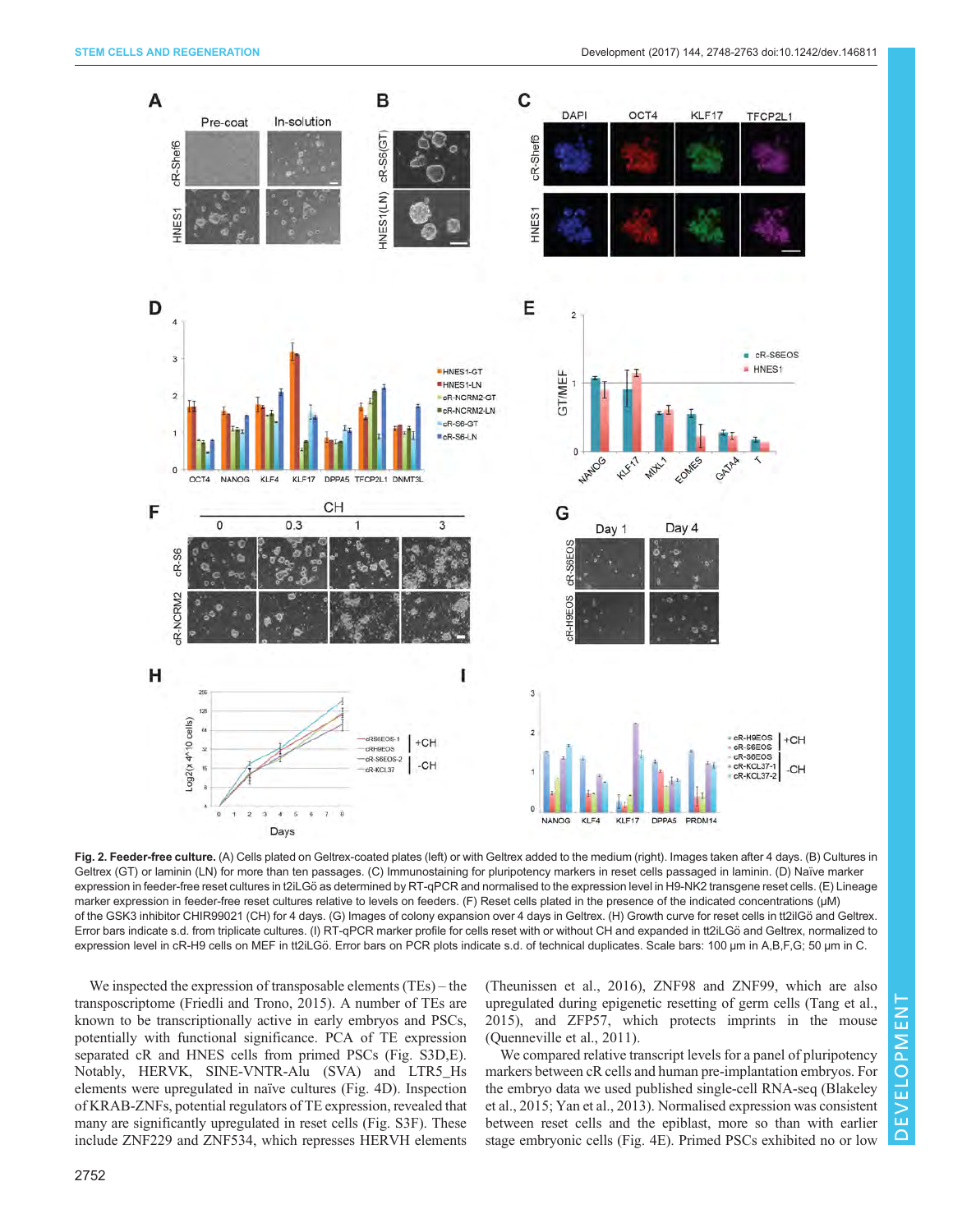<span id="page-5-0"></span>

Fig. 3. WNT inhibition stabilises resetting. (A) Alkaline phosphatase staining of H9-NK2 colonies at first and second passage after DOX withdrawal and transfer into t2iLGö alone or plus L-proline (L-Pro) or the tankyrase inhibitor XAV939 (XAV). (B) RT-qPCR analysis of marker expression in H9-NK2 cells at passage 2, treated as in A. KSR/FGF reference sample is a conventional S6EOS culture. (C) Resetting protocol with WNT inhibitors. (D) (Top) Flow analysis of resetting H9EOS cells cultured in the presence or absence of WNT inhibitors. (Bottom) Flow analysis after two passages (a further 8 days) in tt2iLGö with WNT inhibitors on MEFs. (E) cR-H9EOS colonies in tt2iLGö with XAV or the WNT pathway inhibitor IWP2 after two passages on MEFs. (F) Marker analysis by RT-qPCR for cR-H9EOS cells at passage 2 cultured in tt2iLGö with and without WNT inhibitors. (G) Marker analysis by RT-qPCR of cR-H9EOS cultures generated with or without XAV and transferred into tt2iLGö on Geltrex (without XAV) for four passages. Error bars on PCR plots indicate s.d. of technical duplicates. Scale bars: 200 μm in A; 100 μm in E.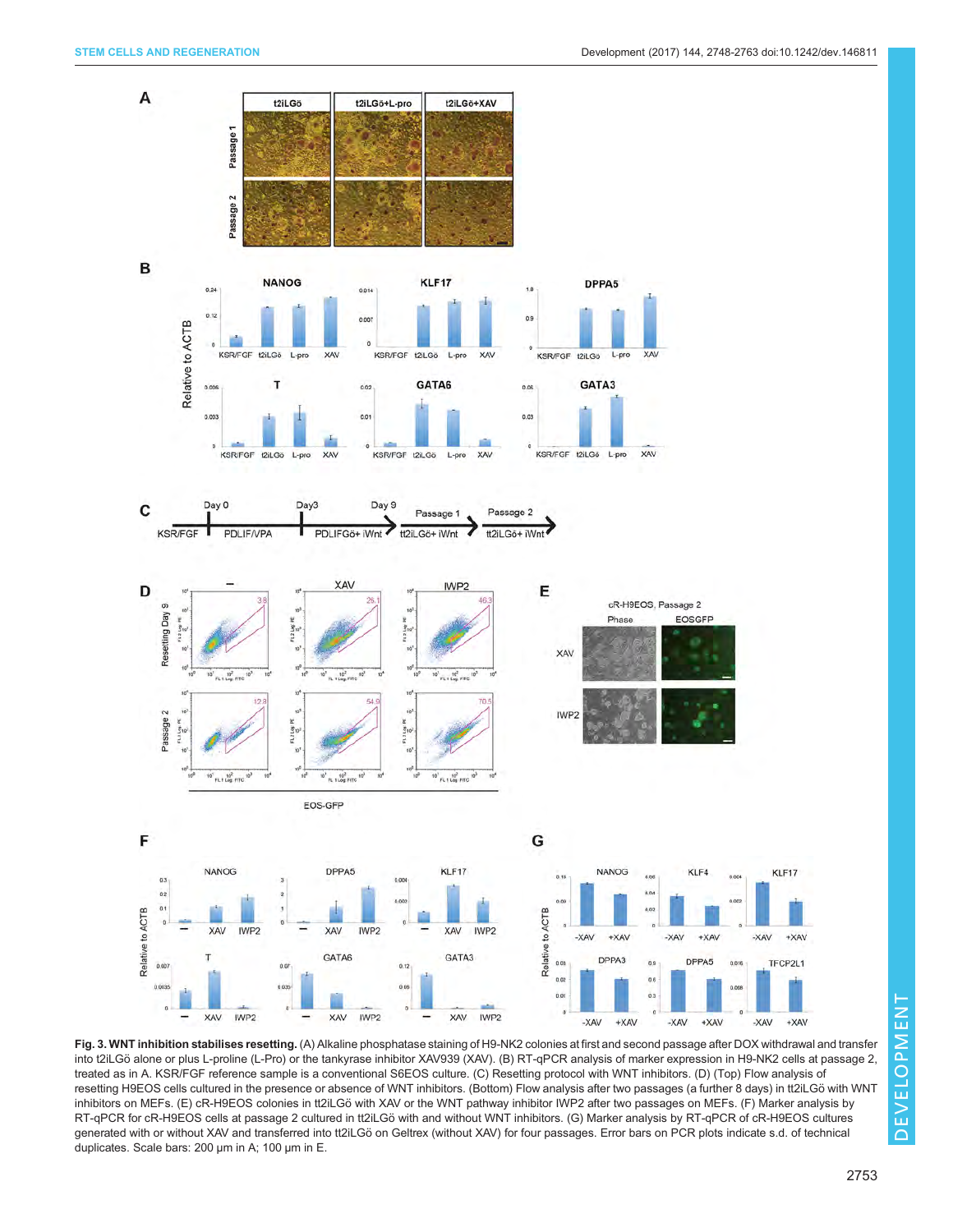<span id="page-6-0"></span>

Fig. 4. Transcriptome analysis of reset PSCs. (A) Principal component analysis (PCA) of whole-transcriptome RNA-seq data from the indicated cell lines. (B) t-SNE analysis of RNA-seq data. (C) Heatmap of differentially expressed genes between chemically reset (cR) and embryo-derived HNES cells (naïve) compared with conventional hPSCs (primed). Genes unregulated in naïve cells are shown, ranked by log<sub>2</sub> fold-change (FC). Values displayed correspond to the average expression level in each sample group scaled by the mean expression of each gene. (D) Heatmap showing expression of all transposon families that are differentially expressed (log<sub>2</sub> FC>1.5, P<0.05). (E) Comparative expression of pluripotency markers in human embryo cells ([Blakeley et al., 2015](#page-13-0); [Yan et al.,](#page-15-0) [2013\)](#page-15-0), HNES cells, cR cells, conventional primed PSCs, NHSM cultures and purported expanded potency (EPS) cells. Data shown reflect mean expression levels from cell lines and biological replicates belonging to each sample group, and single cells from indicated embryo stages. Published datasets used are identified in the Materials and Methods.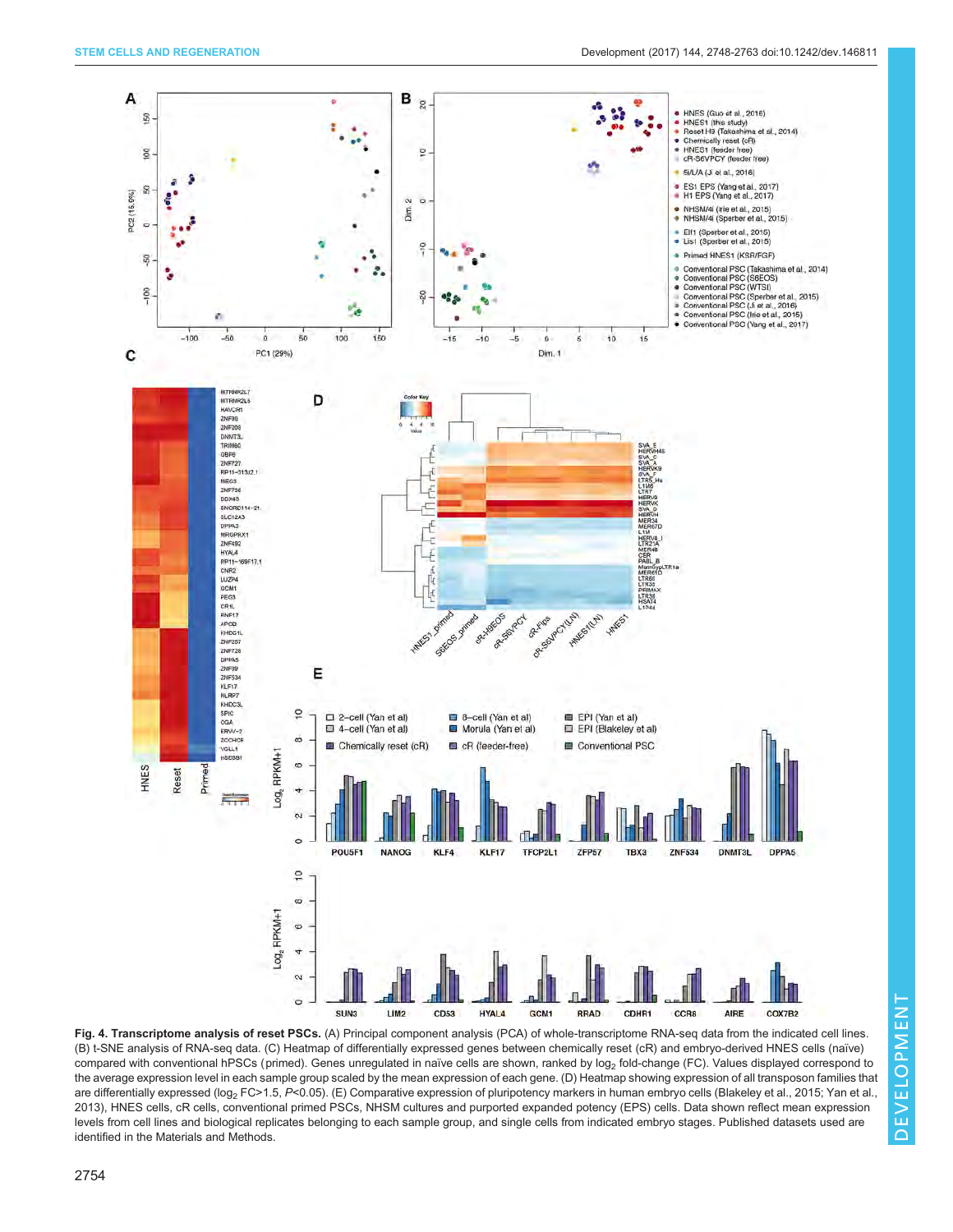expression of several of these key markers. A set of genes upregulated in reset cells were also expressed in the human ICM and epiblast, and their expression was low or absent in various conventional and alternative primed PSC cultures ([Fig. 4](#page-6-0)E, [Fig. S4](http://dev.biologists.org/lookup/doi/10.1242/dev.146811.supplemental)). These genes encode transcription factors, epigenetic regulators, metabolic components and surface proteins, and provide several candidate markers of human naïve pluripotency. In addition, we inspected recently published transcriptome data from cynomolgus monkey embryos [\(Nakamura et al., 2016\)](#page-14-0). Analysis of the most differentially expressed genes between reset and primed PSCs separated the cynomolgus samples into two clusters ([Fig. S5](http://dev.biologists.org/lookup/doi/10.1242/dev.146811.supplemental)). Notably, reset cells share features with the pre-implantation epiblast, whereas primed PSCs are more similar to pre-streak and gastrulating epiblast.

# Methylome status

Global DNA hypomethylation is a distinctive characteristic of mouse and human ICM cells ([Guo et al., 2014](#page-14-0); [Lee et al., 2014](#page-14-0); Smith et al., 2012) that is manifest in candidate naïve hPSCs [\(Takashima et al., 2014; Theunissen et al., 2016\)](#page-15-0). We performed whole-genome bisulfite sequencing (BS-seq) on primed S6EOS and on reset S6EOS and H9 EOS cultures derived from independent experiments with or without addition of XAV. Methylation profiles were compared with previous datasets for primed PSCs, human ICM cells [\(Guo et al., 2014](#page-14-0)), transgene reset PSCs (H9-NK2; [Takashima et al., 2014](#page-15-0)) and HNES1 cells [\(Guo et al., 2016](#page-14-0)). Primed PSCs show uniformly high levels of DNA methylation (85-95%), whereas reset cells display globally reduced CpG methylation, comparable to ICM and with a similar relatively broad distribution [\(Fig. 5](#page-8-0)A). Hypomethylation extended over all genomic elements [\(Fig. S6B\)](http://dev.biologists.org/lookup/doi/10.1242/dev.146811.supplemental) and was lower in cells that had been through more than ten passages in t2iLGö. Loss of methylation from primed to reset conditions was not uniform across the whole genome, however. Highly methylated (80-100% methyl-CpG) regions in primed cells showed divergent demethylation to between 15% and 65% methyl-CpG [\(Fig. 5](#page-8-0)A,B, [Fig. S6C\)](http://dev.biologists.org/lookup/doi/10.1242/dev.146811.supplemental). The majority of promoters were methylated at low levels in both primed and reset S6EOS cells [\(Fig. 5](#page-8-0)C), including most CpG island (CGI)-containing promoters. Among methylated promoters in primed PSCs, many showed decreased methylation in reset cells in line with the global trend. However, we also identified a number of CGI and non-CGI promoters that gained methylation upon resetting (highlighted in red in [Fig. 5C](#page-8-0); >40% CpG methylation difference between primed and averaged reset cells). GO analysis of the genes associated with this group of promoters indicated enrichment for terms related to differentiation, development and morphogenesis [\(Fig. S6D\)](http://dev.biologists.org/lookup/doi/10.1242/dev.146811.supplemental). Transgene reset and HNES1 cells also showed significantly higher promoter methylation levels at these loci than their primed counterparts ([Fig. 5D](#page-8-0)), suggesting that selective promoter methylation is a feature of naïve-like cells in t2iLGö. By contrast, we observed that many, although not all, imprinted differentially methylated regions (DMRs) are demethylated in reset conditions [\(Fig. 5](#page-8-0)E), in line with previous findings ([Pastor et al., 2016\)](#page-14-0).

The correlation between gene expression and promoter methylation [\(Fig. 5](#page-8-0)F, [Fig. S6E\)](http://dev.biologists.org/lookup/doi/10.1242/dev.146811.supplemental) is very weak overall, as previously noted in mouse ESCs ([Ficz et al., 2013; Habibi et al.,](#page-14-0) [2013](#page-14-0)). Nonetheless, some genes that are highly upregulated in reset cells and potentially functionally significant, such as KLF17, DNMT3L and ZNF534, show striking reductions in promoter methylation. Conversely, although TEs in general obeyed the genome-wide trend of hypomethylation in reset cells, substantial subsets of the HERVH and LTR7 TE families gained methylation and most of these showed reduced expression or were silenced

[\(Fig. 5G](#page-8-0)). Finally, we noted demethylation of the piggyBac repeat sequences in cR-S6EOS cells ([Fig. S6F\)](http://dev.biologists.org/lookup/doi/10.1242/dev.146811.supplemental), consistent with the proposition that the transgene is subject to epigenetic repression in primed cells that is relieved by resetting.

# Chromosomal stability

A major concern with manipulation of PSC culture conditions is the potential for selection of genetic variants [\(Amps et al., 2011](#page-13-0)). Indeed, it has previously been noted that naïve-like cells cultured in the 5i/L/A formulation are prone to aneuploidy ([Pastor et al., 2016](#page-14-0); [Sahakyan et al.,](#page-15-0) [2017; Theunissen et al., 2014](#page-15-0)). We therefore carried out metaphase chromosome analyses by G-banding on a selection of cR cells [\(Fig. S2E\)](http://dev.biologists.org/lookup/doi/10.1242/dev.146811.supplemental). The results presented in [Table 1](#page-3-0) show retention of a diploid karyotype in most cases, although in some cultures minor subpopulations of aneuploid cells are present. These data indicate that the epigenetic resetting process does not induce major chromosomal instability nor select for pre-existing variants, in line with previous observations that cultures in t2iLGö can maintain a diploid karyotype [\(Guo et al., 2016;](#page-14-0) [Takashima et al., 2014\)](#page-15-0). However, we noticed a variable incidence of tetraploid cells during expansion and one line showed a ubiquitous gain of chr19q13 after extended culture (40 passages). cR and HNES1 cells could also maintain a diploid karyotype over multiple passages in Geltrex or laminin, although abnormalities emerged in some cultures [\(Table 1\)](#page-3-0). We also examined the transcriptome data by variant analysis for mutations in TP53 that have been detected recurrently in primed PSCs [\(Merkle et al., 2017\)](#page-14-0). None of the loss-of-function TP53 mutations identified was found in cR cells.

# **Differentiation**

To assess the multi-lineage potential of cR cells we first used embryoid body differentiation. After 3 days of floating culture in t2iL without Gö, aggregates were transferred to Geltrex-coated dishes and differentiated as outgrowths in serum. Alternatively, reset cells were transferred into E8 medium for 6 days then aggregated in serum for 3 days before outgrowth. RT-qPCR on 8 day outgrowths showed upregulation in both conditions of markers of early neuroectoderm, mesoderm and endoderm specification [\(Fig. S7A](http://dev.biologists.org/lookup/doi/10.1242/dev.146811.supplemental)). Induction of these markers was lower for reset cells taken directly from t2iLGö than for cells conditioned in E8 ([Fig. S7A\)](http://dev.biologists.org/lookup/doi/10.1242/dev.146811.supplemental), whereas downregulation of pluripotency markers was similar in both cell types. Immunostaining evidenced expression of protein markers of mesoderm and endoderm differentiation [\(Fig. S7B\)](http://dev.biologists.org/lookup/doi/10.1242/dev.146811.supplemental) and, at lower frequency, of neuron-specific β-tubulin.

We then evaluated directed lineage commitment in adherent culture. Unsurprisingly, cR cells taken directly from t2iLGö did not respond directly to definitive endoderm or neuroectoderm induction protocols [\(Chambers et al., 2009;](#page-13-0) [Loh et al., 2014](#page-14-0)) developed for primed PSCs [\(Fig. S7C](http://dev.biologists.org/lookup/doi/10.1242/dev.146811.supplemental)). After prior transfer into N2B27 for 3 days, a CXCR4/SOX17-positive, PDGFRα-negative population, indicative of definitive endoderm, could be obtained [\(Fig. S7D\)](http://dev.biologists.org/lookup/doi/10.1242/dev.146811.supplemental) but neural marker induction in response to dual SMAD inhibition remained low. We therefore converted cR cells into a conventional primed PSC state by culture in E8 medium on Geltrex for several passages ([Fig. S7E](http://dev.biologists.org/lookup/doi/10.1242/dev.146811.supplemental)). We then applied the protocols for germ layer specification from primed cells to three different ʻre-primed' cultures. We observed robust expression of lineage markers for endoderm, lateral plate mesoderm and neuroectoderm by RT-qPCR [\(Fig. 6](#page-9-0)A). Immunostaining for SOX17 and FOXA2, and for SOX1 and PAX6, validated the widespread generation of endoderm or neuroectoderm, respectively ([Fig. 6B](#page-9-0)). Flow cytometric analysis quantified efficient induction of all three lineages [\(Fig. 6](#page-9-0)C, [Fig. S7F](http://dev.biologists.org/lookup/doi/10.1242/dev.146811.supplemental)). We examined further neuronal differentiation. After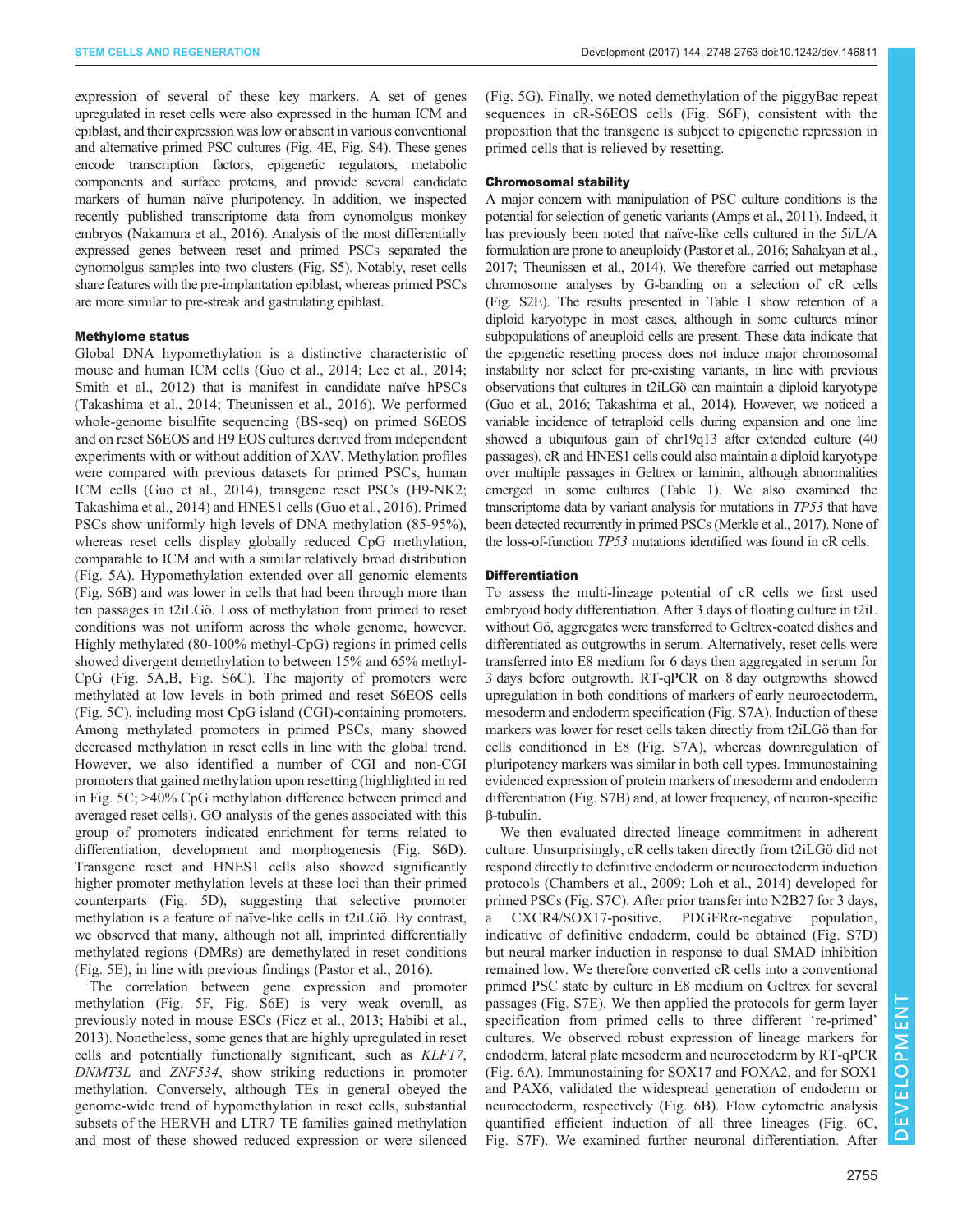<span id="page-8-0"></span>

Fig. 5. Methylome analysis of reset PSCs. (A) Bean plots showing the global distribution of CpG methylation levels from pooled replicates of the indicated samples compared with human ICM data (Guo, 2014). Reset samples are from independent derivations without or with addition of XAV. Methylation was quantitated over 20 kb genomic tiles. Note that KCL37 and HNES1 are male and H9 and Shef6 are female. (B) Scatter plots of CpG methylation percentages over tiles spanning 20 kb on chromosome 7 and chromosome X, comparing parental Shef6EOS (in KSR/FGF) with cR-S6EOS. (C) Scatter plots of CpG methylation over promoters (−900 to +100), for parental and cR-S6EOS cells. Promoters with >40% gain in CpG methylation in reset cells are highlighted in red. (D) CpG methylation levels of a subset of promoters highlighted (red) in C in the indicated samples. (E) Averaged CpG methylation of known DMRs of imprinted maternal and paternal genes. Sperm and oocyte data are from Okae et al. (2014); ICM from [Guo et al. \(2014\)](#page-14-0); H9 and H9-NK2 from [Takashima et al.](#page-15-0) [\(2014\)](#page-15-0). (F) Scatter plot showing the change in expression (log<sub>2</sub> FC) against the difference in promoter methylation for reset (averaged over cR-H9EOS and cR-S6EOS) versus parental Shef6EOS. (G) Scatter plots for prominent differentially expressed transposon families showing the change in expression (log<sub>2</sub> FC) versus the difference in methylation for all loci.

29 days we detected expression of neuronal markers by RT-qPCR [\(Fig. 6D](#page-9-0)). Many cells with neurite-like processes were immunopositive for MAP2 and NEUN (RBFOX3) [\(Fig. 6](#page-9-0)E). By 40 days, markers of maturing neurons were apparent: vesicular glutamate transporter (vGlut2; SLC17A6), the post-synaptic protein SNAP25 and the presynaptic protein bassoon ([Fig. 6](#page-9-0)F).

We also subjected cR-S6EOS cells to a protocol for inducing primordial germ cell-like cells (PGCLCs). Cells were transferred from t2iLGö into TGFβ and FGF for 5 days, followed by exposure to germ cell-inductive cytokines ([Irie](#page-14-0) [et al., 2015](#page-14-0); [von Meyenn et al., 2016\)](#page-15-0). Cells co-expressing tissue non-specific alkaline phosphatase and EOS-GFP, suggestive of germ cell identity, were isolated by flow cytometry on day 9. Analysis of this double-positive population by RT-qPCR showed upregulated expression of a panel of primordial germ cell markers ([Fig. S7G\)](http://dev.biologists.org/lookup/doi/10.1242/dev.146811.supplemental). These data indicate that germ cell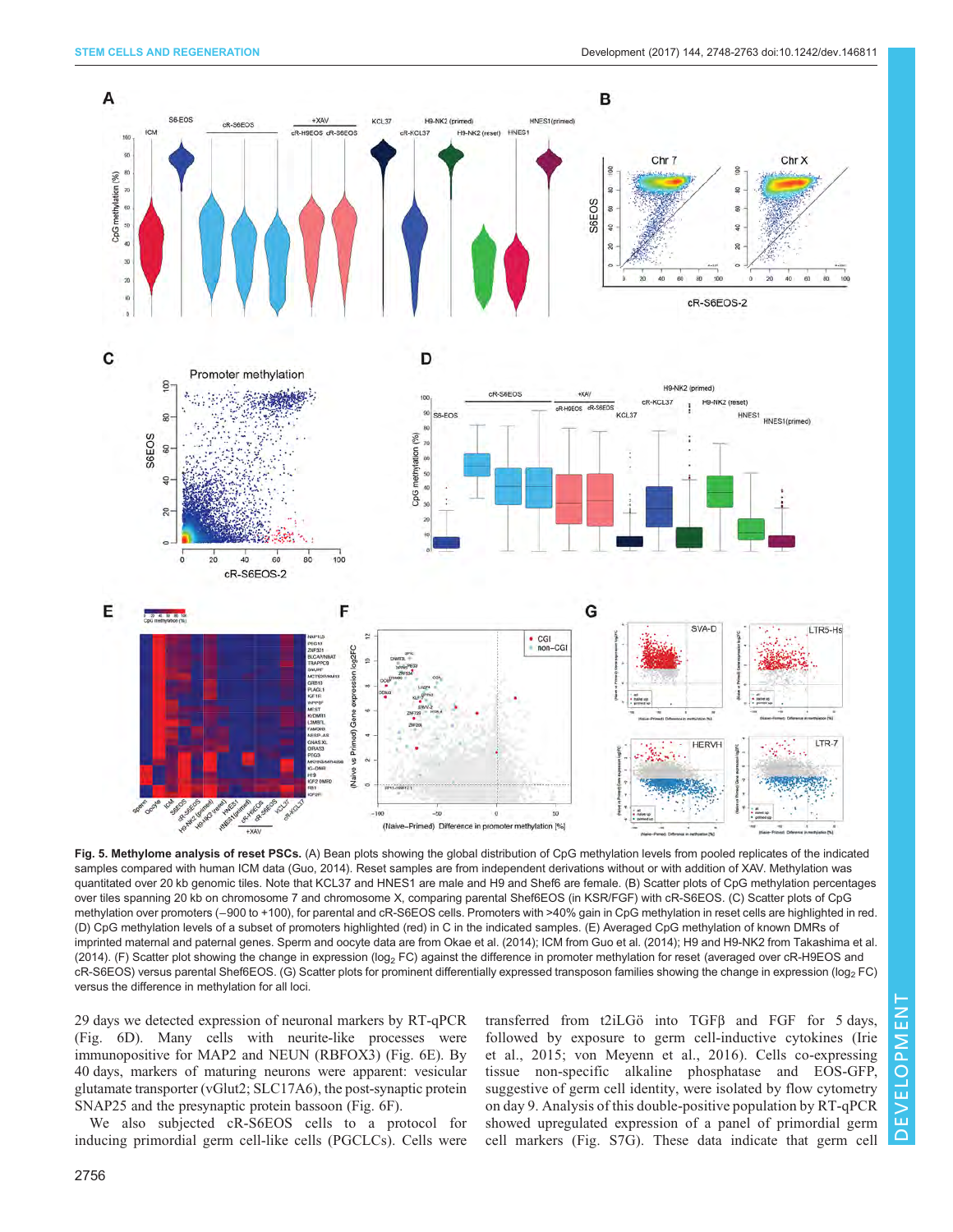<span id="page-9-0"></span>

Fig. 6. Differentiation of reset PSCs. (A) RT-qPCR analysis of lineage specification markers after induction of re-primed cR lines. 'Non' indicates non-induced; Ecto, neuroectoderm; DE, definitive endoderm; LPM, lateral plate mesoderm. (B) Immunostaining for lineage specification markers. (C) Summary of flow cytometric quantification of neuroectodermal, mesodermal and endodermal lineage specification. (D) RT-qPCR assays for pan-neuronal markers after 29 days differentiation from re-primed cR-S6EOS cells. (E) Immunostaining for neuronal markers MAP2 and NEUN after 29 days. (F) Immunostaining for neuronal maturation markers after 40 days. Arrowheads (middle) highlight expected punctate clusters of SNAP25; arrows (right) indicate a non-stained cell to show antibody specificity. Error bars in PCR plots are s.d. of technical duplicates. Scale bars: 100 µm in B,E; 10 µm in F.

specification may be induced from chemically reset cells, as also shown for reset cells generated by transgene expression ([von](#page-15-0) [Meyenn et al., 2016](#page-15-0)).

# X-chromosome activity

Female naïve cells are expected to have two active X chromosomes in human, as in mouse. Unlike in mouse, however, XIST is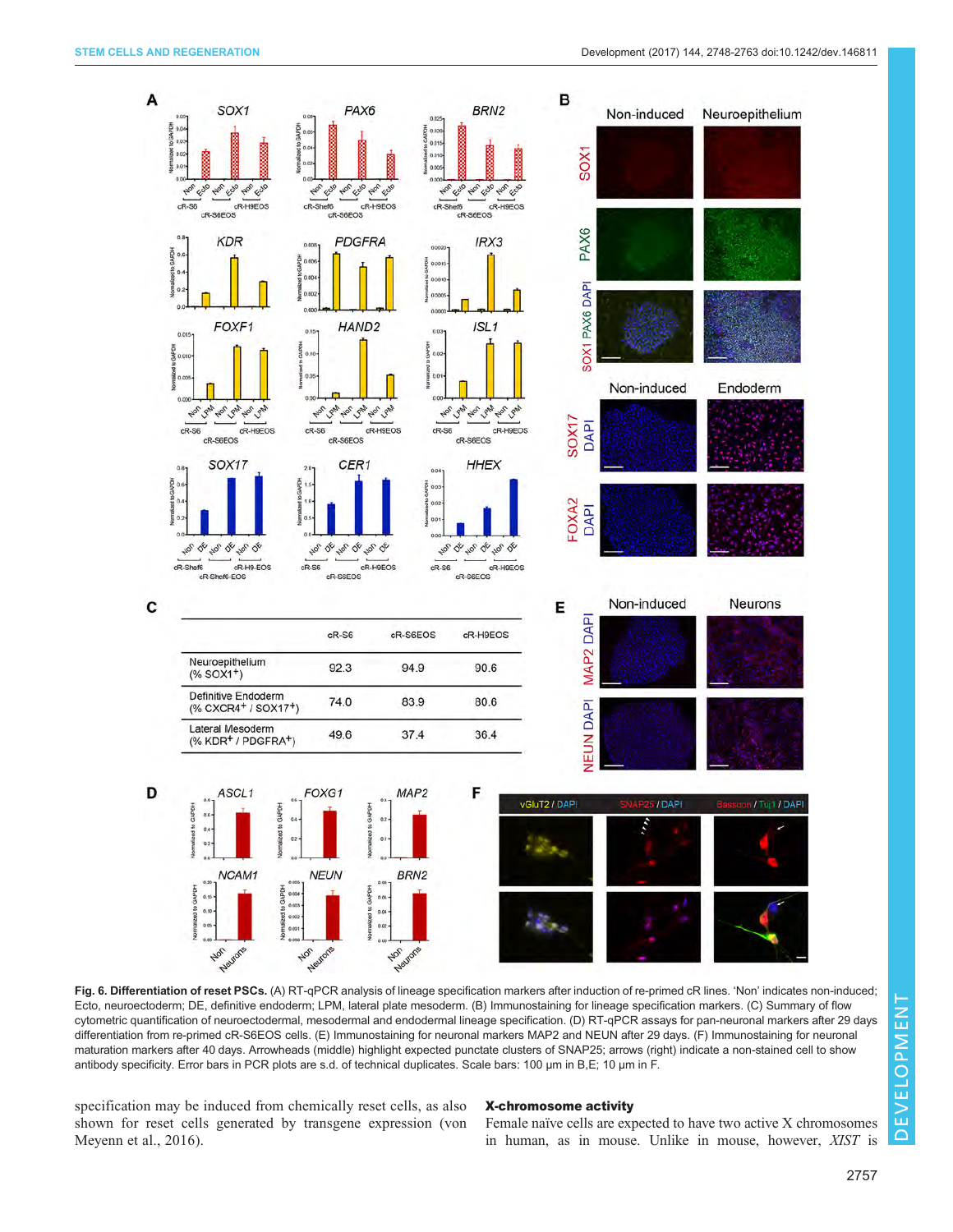expressed from one or both active X chromosomes in human ICM cells ([Okamoto et al., 2011; Petropoulos et al., 2016;](#page-14-0) [Vallot et al.,](#page-15-0) [2017](#page-15-0)) as well as from the inactive X in differentiated cells. Primed female hPSCs usually feature an inactive X, although this has frequently lost XIST expression, a process referred to as erosion [\(Mekhoubad et al., 2012](#page-14-0); [Silva et al., 2008\)](#page-15-0). X chromosomes in female cR-S6EOS cells show more marked loss of methylation than autosomes [\(Fig. S6C\)](http://dev.biologists.org/lookup/doi/10.1242/dev.146811.supplemental), suggestive of reactivation ([Takashima et al.,](#page-15-0) [2014](#page-15-0)). We employed RNA FISH to assess nascent transcription from X chromosomes at the single-cell level. In parental S6EOS and H9EOS cells the presence of two X chromosomes was confirmed by RNA FISH for XACT ([Fig. S8A\)](http://dev.biologists.org/lookup/doi/10.1242/dev.146811.supplemental), which is transcribed from both active and eroded X chromosomes [\(Patel et al., 2017;](#page-14-0) [Vallot et al.,](#page-15-0) [2017](#page-15-0)). No XIST signal was evident in either cell line but we detected monoallelic transcription of *HUWE1*, an X-linked gene typically subject to X-chromosome inactivation [\(Patel et al., 2017\)](#page-14-0) [\(Fig. 7](#page-11-0)A,B). By contrast, reset cells displayed biallelic transcription of HUWE1 in the majority (90%) of diploid cells for both lines. Similar results were obtained for two other X-linked genes: ATRX and THOC2 [\(Fig. S8A,B\)](http://dev.biologists.org/lookup/doi/10.1242/dev.146811.supplemental). XIST was detected monoallelically in a subset of reset cells ([Fig. 7A](#page-11-0),B). This unusual feature is in line with recent reports that human naïve-like cells have two active X chromosomes, but predominantly express XIST from neither, or only one, allele [\(Sahakyan et al., 2017; Vallot et al., 2017\)](#page-15-0).

We also examined X-chromosome status after reset cells had been reverted to a primed-like PSC state by culture in E8 medium for 30 days as above. We found that HUWE1 became transcribed monoallelically in ∼90% of ʻre-primed' cR-S6EOS cells and that almost all of those cells expressed XIST from the other X chromosome [\(Fig. 7A](#page-11-0),B). For cR-H9EOS, 40% of re-primed cells showed monoallelic expression of  $HUWE1$ , and those cells also upregulated XIST from the other, inactive X chromosome. Similar patterns were observed when we co-stained the cells for XIST and another X-linked gene, THOC2 [\(Fig. S8A](http://dev.biologists.org/lookup/doi/10.1242/dev.146811.supplemental)). These data are consistent with induction of X-chromosome silencing by XIST during pluripotency progression.

# **DISCUSSION**

The availability of candidate naïve hPSCs offers an experimental system for investigation of human pluripotency progression and a potentially valuable source material for biomedical applications. Our findings demonstrate that cell populations exhibiting a range of properties consistent with naïve pluripotency can readily be generated from primed PSCs by transient HDAC inhibition followed by culture in t2iLGö or tt2iLGö. WNT inhibition stabilises initial acquisition of the reset phenotype. Chemically reset cells are phenotypically stable and in many cases cytogenetically normal. They can be propagated robustly without feeders and readily be reprimed to undergo multi-lineage differentiation in vitro. We provide detailed protocols along with global transcriptome, transposcriptome and methylome datasets as resources for the community.

The mechanism by which HDAC inhibition promotes resetting is unresolved but seems likely to involve the generation of a more open chromatin environment that relieves silencing of naïve pluripotency factors. The reset phenotype is initially rather precarious but can be stabilised by inhibitors of tankyrase or porcupine that suppress the canonical WNT pathway. cR cells differ dramatically in global expression profile from primed PSCs and resemble previously described human naïve-like cells generated by inducible or transient transgene expression [\(Takashima et al., 2014\)](#page-15-0) or by adaptation to culture in 5i/L/A/(F) [\(Theunissen et al., 2014](#page-15-0)). In particular, transcriptome analysis shows that cR cells share a high degree of

genome-wide and marker-specific correspondence with HNES cell lines derived directly from dissociated human ICM [\(Guo et al.,](#page-14-0) [2016\)](#page-14-0). Reset cells express transcription regulators and other genes that are found in human pre-implantation epiblast but are low or absent in primed PSCs. These include the characterised naïve pluripotency factors KLF4 and TFCP2L1, along with potential new regulators and markers.

Reset and HNES cells express SVA, LTR5, HERVK and SST1 TEs. These are among the most recent entrants to the human genome and are transcribed in pre-implantation embryos ([Grow](#page-14-0) [et al., 2015](#page-14-0); [Theunissen et al., 2016\)](#page-15-0). By contrast, HERVH families and their flanking LTR7 repeats are mostly downregulated in reset cells and exhibit increased methylation. These findings confirm and extend the recent report that specific TE expression discriminates between primed and naïve-like hPSCs [\(Theunissen et al., 2016\)](#page-15-0). HERVH and LTR7 are reported to generate alternative and chimaeric transcripts in primed PSCs, where they display heterogeneous expression [\(Wang et al., 2014](#page-15-0)). Therefore, silencing in naïve cells and derepression upon progression to primed pluripotency might have functional significance. Notably, ZNF534, the postulated negative regulator of HERVH ([Theunissen](#page-15-0) [et al., 2016](#page-15-0)), is highly upregulated in reset cells, while increased expression of DNMT3L in human naïve-like cells, a feature not apparent in mouse ESCs, may facilitate de novo methylation at specific TE loci.

During resetting, DNA methylation is globally reduced to a level similar to that reported for human ICM ([Guo et al., 2014\)](#page-14-0). This is regarded as a key process for erasure of epigenetic memory in the naïve phase of pluripotency ([Lee et al., 2014\)](#page-14-0). Reduced methylation extends to all classes of genomic element but is non-uniform. At promoters, both loss and gain of methylation are detected. As in other cell types, there is poor overall correlation with gene expression but it is noteworthy that extensively demethylated promoters in reset cells include several associated with highly upregulated genes that are likely to be functional in naïve cells, including KLF17, as well as numerous primate- and hominidspecific TEs. Demethylation also extends to imprinted loci, however, as noted previously for other human naïve-like stem cells ([Pastor et al., 2016;](#page-14-0) [Theunissen et al., 2016](#page-15-0)). Loss of imprints is observed in conventional hPSCs [\(Nazor et al., 2012](#page-14-0)) and in mouse ESCs [\(Dean et al., 1998](#page-14-0); [Greenberg and Bourc](#page-14-0)'his, 2015; [Walter et al., 2016\)](#page-15-0), but not typically to the extent detected for human naïve-like cells. Whether failure to sustain imprints is an intrinsic feature of human naïve pluripotency during extended propagation or may be rectified by modification of the culture environment remains to be determined.

Efficient multi-lineage differentiation may be initiated from reset cells either via embryoid body formation or by ʻre-priming' in adherent culture. It is noteworthy, however, that human cells in the t2iLGö naïve condition are not immediately responsive to lineage induction. Ground-state mouse ESCs also appear not to respond directly to lineage cues but to require prior transition through a formative stage [\(Kalkan et al., 2017](#page-14-0); [Mulas et al., 2017](#page-14-0); [Semrau](#page-15-0) [et al., 2016 preprint](#page-15-0)). This capacitation period might be more protracted in primates given the longer window between implantation and gastrulation ([Nakamura et al., 2016](#page-14-0); [Smith, 2017\)](#page-15-0).

A hallmark of the transient phase of naïve pluripotency in both rodent and human ICM cells is the presence of two active X chromosomes in females [\(Okamoto et al., 2011](#page-14-0); [Petropoulos et al.,](#page-14-0) [2016;](#page-14-0) [Sahakyan et al., 2017](#page-15-0); [Vallot et al., 2017\)](#page-15-0). In female cR cells, the gain of biallelic expression of X-linked genes indicates reactivation of the silent X chromosome. Moreover, expression of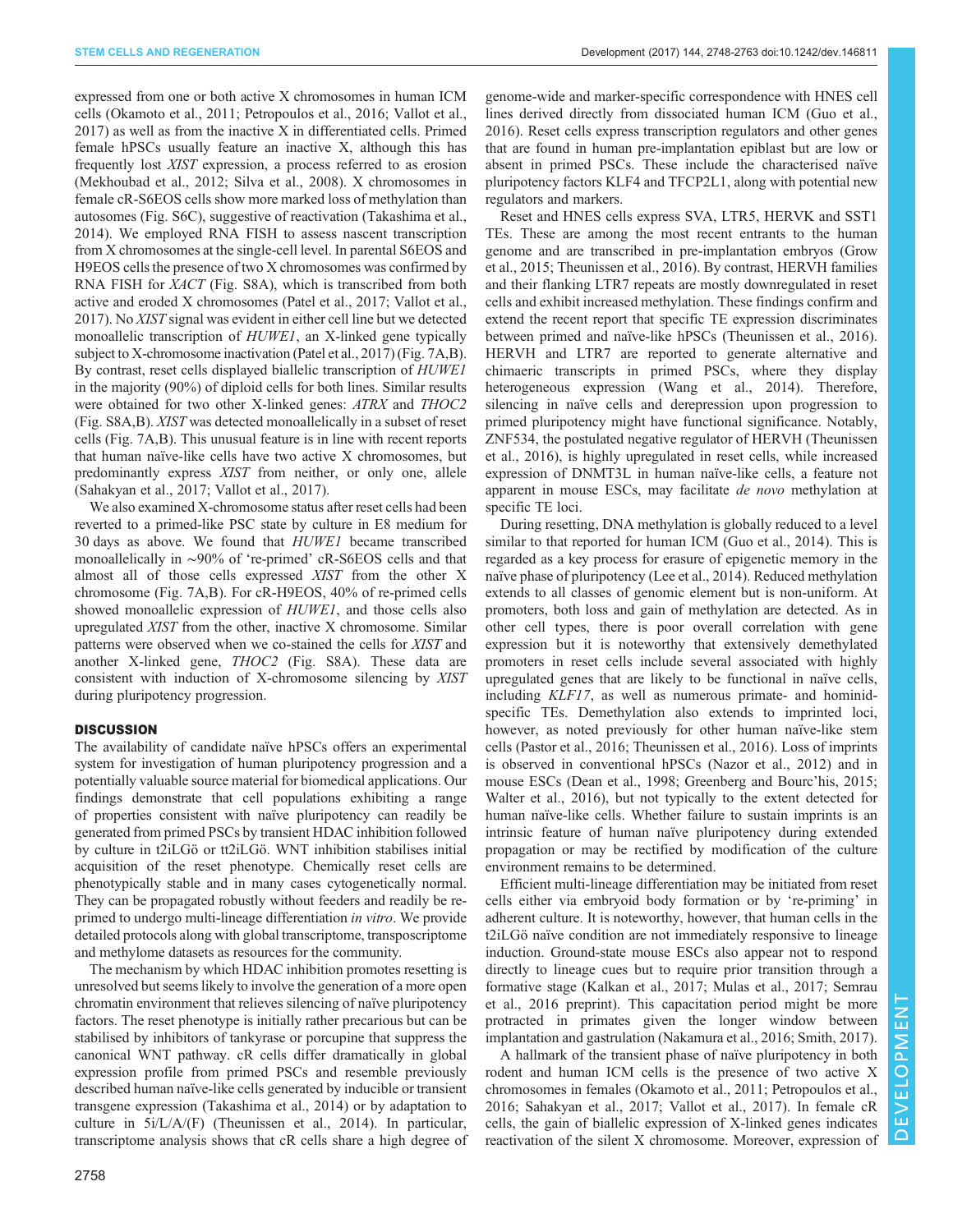<span id="page-11-0"></span>

Fig. 7. X-chromosome status of parental, reset and re-primed cells. (A) S6EOS. (B) H9EOS. Images show RNA FISH for nascent X-linked RNA transcription. Note that in re-primed cells displaying monoallelic HUWE1 and XIST expression, the two signals are on different chromosomes. Bar charts show quantification of X-chromosome activation status based on HUWE1 and XIST signals from samples of at least 100 cells.

XIST from an active X chromosome in a subset of reset cells resembles the pattern of the human pre-implantation embryo. Upon re-priming, monoallelic expression of X-linked genes is restored in many cells. Significantly, although no XIST was observed in the original primed cells, an XIST signal is detected in re-primed cells on a silenced X chromosome. Resetting and subsequent differentiation thus offer a system to characterise X-chromosome regulation in human, which appears to diverge substantially from the mouse paradigm ([Okamoto et al., 2011](#page-14-0)).

In summary, this study provides the requisite technical protocols and resources to facilitate routine generation and study of candidate human naïve PSCs. Moreover, feeder-free culture simplifies the propagation of reset cells. Nonetheless, further refinements are desirable to enhance the quality and robustness of naïve hPSCs, including preserving imprints and maximising long-term karyotype stability. Optimising the capacitation process prior to differentiation by recapitulating the progression of pluripotency in the primate embryo is an important future goal and opportunity.

DEVELOPMENT

**DEVELOPMENT**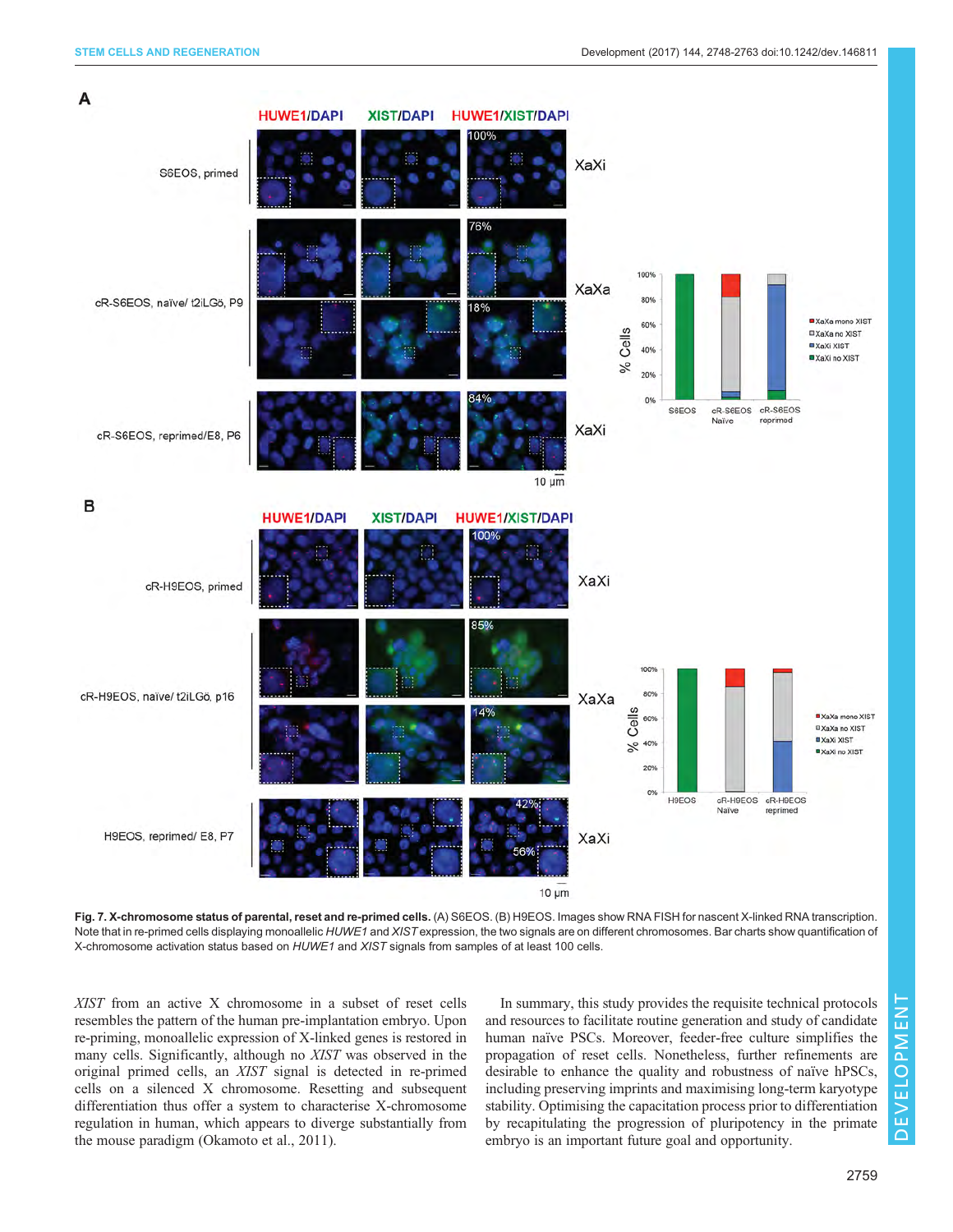#### MATERIALS AND METHODS

### Conventional hPSC culture

Primed hPSCs were routinely maintained on irradiated mouse embryonic fibroblast (MEF) feeder cells in KSR/FGF medium: DMEM/F-12 (Sigma-Aldrich, D6421) supplemented with 10 ng/ml FGF2 ( prepared in-house), 20% KnockOut Serum Replacement (KSR) (Thermo Fisher Scientific), 100 mM 2-mercaptoethanol (2ME) (Sigma-Aldrich, M7522), 1×MEM non-essential amino acids (NEAA) (Thermo Fisher Scientific, 11140050) and 2 mM L-glutamine (Thermo Fisher Scientific, 25030024). Cells were passaged as clusters by detachment with dispase (Sigma-Aldrich, 11097113001). To establish PB-EOS stable transfectants, 1 μg/ml puromycin was applied for two passages (10 days) to transfected cells on Matrigel (Roche). Some PSC lines were propagated without feeders on Geltrex (growth factor-reduced, Thermo Fisher, A1413302) in E8 medium [made in-house according to [Chen et al. \(2011\)\]](#page-13-0).

#### Naïve cell culture

Chemically reset and embryo-derived (HNES) naïve stem cells were propagated in N2B27 (see the [supplementary Materials and Methods\)](http://dev.biologists.org/lookup/doi/10.1242/dev.146811.supplemental) supplemented with t2iLGö [1 µM CHIR99021 (CH), 1 µM PDO325901 (PD), 10 ng/ml human LIF and 2  $\mu$ M Gö6983] with or without ROCK inhibitor (Y-27632) on irradiated MEF feeders. Where indicated as tt2iLGö, CH was used at 0.3 µM. For feederfree culture, Geltrex or laminin (Merck, CC095) was added to the medium at the time of plating. Cells were cultured in  $5\%$  O<sub>2</sub>,  $7\%$  CO<sub>2</sub> in a humidified incubator at 37°C and passaged by dissociation with Accutase (Thermo Fisher Scientific, A1110501) or TrypLE (Thermo Fisher Scientific, 12605028) every 3-5 days. Cells were cryopreserved in CryoStem (Biological Industries, K1-0640). Cell lines were tested free of mycoplasma contamination in-house by PCR. No other contamination test has been performed.

#### Reverse transcription and real-time PCR

Total RNAwas extracted using an RNeasy Kit (Qiagen) and cDNA synthesized with SuperScript III reverse transcriptase (Thermo Fisher Scientific, 18080085) and oligo(dT) adapter primers. TaqMan assays and Universal ProbeLibrary (UPL) probes (Roche Molecular Systems) are listed in [Table S3A,B.](http://dev.biologists.org/lookup/doi/10.1242/dev.146811.supplemental) Embryoid bodies were lysed in TRIzol (Thermo Fisher Scientific, 15596018) and total RNA was isolated with PureLink RNA Mini Kit (Thermo Fisher Scientific, 12183025) with On-Column PureLink DNase (Thermo Fisher Scientific, 12185010). For analyses of adherent differentiation, total RNA was extracted with ReliaPrep RNA Miniprep Kit and RT-qPCR performed using oligo(dT) primer, the GoScript Reverse Transcription System and GoTaq qPCR Master Mix (all from Promega).

### Immunostaining

Cells were fixed with 4% buffered paraformaldehyde for 15 min at room temperature, permeabilised with 0.5% Triton X-100 in PBS for 10 min and blocked with 3% BSA and 0.1% Tween 20 in PBS for 30 min at room temperature. Incubation with primary antibodies [\(Table S3C](http://dev.biologists.org/lookup/doi/10.1242/dev.146811.supplemental)) diluted in PBS with 0.1% Triton X-100 and 3% donkey serum was overnight at 4°C and secondary antibodies were added for 1 h at room temperature. Slides were mounted with Prolong Diamond Antifade Mountant (Life Technologies).

#### Chromosome analysis

G-banded karyotype analysis was performed following standard cytogenetics protocols, typically scoring 30 metaphases.

#### Transcriptome sequencing

Total RNA was extracted using the TRIzol/chloroform method (Invitrogen) and RNA integrity assessed using a Qubit 2.0 fluorometer (Thermo Fisher Scientific) and RNA Nano Chip Bioanalyzer (Agilent Genomics). Ribosomal RNA was depleted from 1 µg total RNA using Ribo-Zero (Illumina). Sequencing libraries were prepared using the NEXTflex Rapid Directional RNA-Seq Kit (Bioo Scientific, 5138-08). Sequencing was performed on an Illumina HiSeq4000 in either single-end 50 bp or paired-end 125 bp format.

# RNA-seq data analysis

External datasets used for comparative analyses were obtained from the European Nucleotide Archive (ENA) under accessions [ERP006823](http://www.ebi.ac.uk/ena/data/search?query=ERP006823)

([Takashima et al., 2014](#page-15-0)), [SRP059279](http://www.ebi.ac.uk/ena/data/search?query=SRP059279) ([Ji et al., 2016](#page-14-0)), [SRP045911](http://www.ebi.ac.uk/ena/data/search?query=SRP045911) ([Sperber et al., 2015\)](#page-15-0), [SRP045294](http://www.ebi.ac.uk/ena/data/search?query=SRP045294) ([Irie et al., 2015](#page-14-0)), [SRP011546](http://www.ebi.ac.uk/ena/data/view/PRJNA153427) ([Yan et al.,](#page-15-0) [2013\)](#page-15-0), [SRP055810](http://www.ebi.ac.uk/ena/data/view/PRJNA277181) ([Blakeley et al., 2015\)](#page-13-0), [SRP074076](http://www.ebi.ac.uk/ena/data/view/PRJNA319819) [\(Yang et al., 2017](#page-15-0)) and [ERP007180](http://www.ebi.ac.uk/ena/data/search?query=ERP007180) (Wellcome Trust Sanger Institute). To minimise technical variability, reads of disparate lengths and sequencing modes were truncated to 50 bp single-end format. Alignments to human genome build hg38/ GRCh38 were performed with STAR (Dobin et al., 2013). Transcript quantification was performed with htseq-count, part of the HTSeq package (Anders et al., 2014), using gene annotation from Ensembl release 86 (Aken et al., 2016). Libraries were corrected for total read count using the size factors computed by the Bioconductor package DESeq2 (Love et al., 2014). Principal components were computed by singular value decomposition with the prcomp function in the R statistics package from variance-stabilised count data. Differential expression was computed with DESeq2 and genes ranked by log<sub>2</sub> fold-change. t-distributed stochastic neighbour embedding (t-SNE) [\(van der Maaten and Hinton, 2008](#page-15-0)) was performed using the Barnes-Hut algorithm [\(Van Der Maaten, 2014](#page-15-0)) implemented in the Bioconductor package Rtsne with perplexity 12 for 1600 iterations. For display of expression values, single-end count data were normalised for gene length to yield RPKMs and scaled relative to the mean expression of each gene across all samples. Heatmaps include genes for which a difference in expression was observed (i.e. scaled expression  $>1$  or  $<-1$  in at least one sample). For functional testing, enrichment for GO terms was determined using the GOStats package (Falcon and Gentleman, 2007) based on the 1000 most upregulated and downregulated genes distinguishing naïve and primed cells, and most significant genes contributing to principal component 1 ([Fig. 3A](#page-5-0)). RNA-seq libraries were screened for mutations in the P53 locus by processing alignments with Picard tools ([http://](http://broadinstitute.github.io/picard) [broadinstitute.github.io/picard\)](http://broadinstitute.github.io/picard) and the Genome Analysis Toolkit (GATK) ([DePristo et al., 2011; McKenna et al., 2010\)](#page-14-0) to filter duplicate reads, perform base quality score recalibration, identify indels for realignment, and call variants against dbSNP build 150 [\(Sherry et al., 2001\)](#page-15-0).

# Bisulfite sequencing, mapping and analysis

Post-bisulfite adaptor tagging (PBAT) libraries for whole-genome DNA methylation analysis were prepared from purified genomic DNA ([Miura](#page-14-0) [et al., 2012](#page-14-0); [Smallwood et al., 2014](#page-15-0); [von Meyenn et al., 2016\)](#page-15-0). Paired-end sequencing was carried out on HiSeq2000 or NextSeq500 instruments (Illumina). Raw sequence reads were trimmed to remove poor quality reads and adapter contamination using Trim Galore (v0.4.1) (Babraham Bioinformatics). The remaining sequences were mapped using Bismark (v0.14.4) [\(Krueger and Andrews, 2011\)](#page-14-0) to the human reference genome GRCh37 in paired-end mode as described ([von Meyenn et al., 2016\)](#page-15-0). CpG methylation calls were analysed using SeqMonk software (Babraham Bioinformatics) and custom R scripts. Global CpG methylation levels of pooled replicates were illustrated using bean plots. The genome was divided into consecutive 20 kb tiles and percentage methylation was calculated using the bisulfite feature methylation pipeline in SeqMonk. Pseudocolour scatter plots of methylation levels over 20 kb tiles were generated using R.

Specific genome features were defined using the following Ensembl gene sets annotations: Gene bodies (probes overlapping genes), Promoters (probes overlapping 900 bp upstream to 100 bp downstream of genes), CGI promoters (promoters containing a CGI), non-CGI promoters (all other promoters), Intergenic (probes not overlapping with gene bodies), non-promoter CGI (CGI not overlapping with promoters). Annotations of human germline imprint control regions were obtained from [Court et al. \(2014\).](#page-13-0) Pseudocolour heatmaps representing average methylation levels were generated using the R heatmap.2 function without further clustering, scaling or normalisation. Correlation between promoter methylation and gene expression was computed from average CpG methylation across promoters or TEs and correlating these values with the respective gene expression values.

# Fluorescent in situ hybridisation (FISH)

Nascent transcription foci of X-linked genes and the lncRNAs XIST and XACT were visualised at single-cell resolution by RNA FISH as described ([Sahakyan et al., 2017](#page-15-0)). Fluorescently labelled probes were generated from BACs RP11-13M9 (XIST), RP11-35D3 (XACT), RP11-121P4 (THOC2), RP11-1145J4 (ATRX) and RP11-975N19 (HUWE1). Coverslips were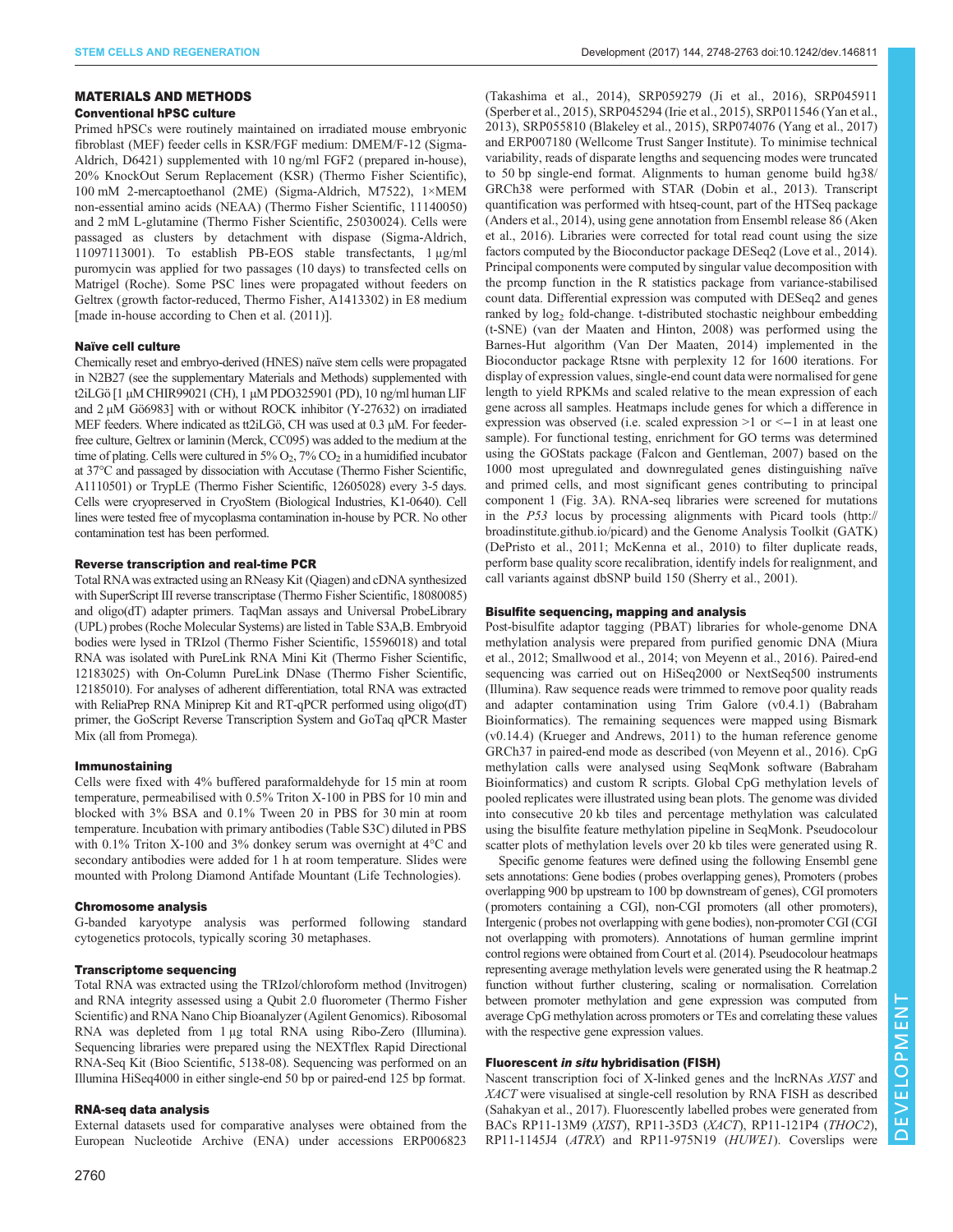<span id="page-13-0"></span>imaged using an Imager M1 microscope (Zeiss) and AxioVision software. ImageJ was used for collapsing z-stacks, merging different channels, and adjusting brightness and contrast to remove background. A minimum of 100 nuclei were scored for each sample. Cells that appeared to have more than two X chromosomes were excluded.

#### Transposable elements

RepeatMasker annotations for the human reference genome were obtained from the UCSC Table Browser. To calculate repeat expression, adapter-trimmed RNA-seq reads were mapped to the reference genome using bowtie [\(Langmead](#page-14-0) [and Salzberg, 2012](#page-14-0)) with parameters '−M1 –v2 –best –strata', i.e. two mismatches were allowed, and one alignment location was randomly selected for reads that multiply align to the reference genome. Read counts for repeat regions and Ensembl transcripts were calculated by featureCounts, normalised by the total number of RNA-seq reads that mapped to protein-coding gene regions. Differential expression of repeat copies across samples was evaluated by the R Bioconductor DESeq package (Anders and Huber, 2010).

#### Embryoid body differentiation

Embryoid body formation and outgrowth were performed in DMEM/F12 supplemented with 15% fetal calf serum (FCS), 2 mM L-glutamine. 1 mM sodium pyruvate,  $1 \times$  non-essential amino acids and 0.1 mM 2ME as described ([Guo et al., 2016](#page-14-0)). Alternatively, reset cells were aggregated in t2iLIF medium with ROCK inhibitor in PrimeSurface 96V cell plates (Sumitomo Bakelite MS-9096V) then plated after 3 days on Geltrex (Thermo Fisher Scientific, 12063569) for outgrowth in serum-containing medium. Outgrowths were fixed with 4% paraformaldehyde for 10 min at room temperature for immunostaining.

#### Adherent differentiation

Except where specified, reset cells were ʻre-primed' before initiating differentiation. Cells were plated on Geltrex in t2iLGö and after 48 h the medium was changed to E8. Cultures were maintained in E8, passaging at confluence. Lineage-specific differentiation was initiated between 25 and 44 days.

Definitive endoderm was induced according to [Loh et al. \(2014\)](#page-14-0). Cells were cultured in CDM2 medium (in-house according to Loh et al., 2014) supplemented with 100 ng/ml activin A ( produced in-house), 100 nM PI-103 (Bio-Techne, 2930), 3 µM CHIR99021, 10 ng/ml FGF2, 3 ng/ml BMP4 (Peprotech) for 1 day. For the next 2 days the following supplements were applied: 100 ng/ml activin A, 100 nM PI-103, 20 ng/ml FGF2, 250 nM LDN193189.

For lateral mesoderm induction ([Loh et al., 2016\)](#page-14-0), cells were treated with CDM2 supplemented with 30 ng/ml activin A, 40 ng/ml BMP4 (Miltenyi Biotech, 130-098-788), 6 µM CHIR99021, 20 ng/ml FGF2, 100 nM PI-103 for 1 day, then with 1  $\mu$ M A8301, 30 ng/ml BMP4 and 10  $\mu$ M XAV939 (Sigma-Aldrich).

For neural differentiation via dual SMAD inhibition (Chambers et al., 2009), cells were treated with N2B27 medium supplemented with 500 nM LDN193189 (Axon, 1509) and 1 μM A 83-01 (Bio-Techne, 2939) for 10 days, then passaged to plates coated with poly-L-ornithine and laminin and further cultured in N2B27 without supplements.

#### Flow cytometry

Flow analysis was carried out on a Fortessa instrument (BD Biosciences). Cell sorting was performed using a MoFlo high-speed instrument (Beckman Coulter).

#### Acknowledgements

Rosalind Drummond provided excellent technical support. We thank Nicholas Bredenkamp for sharing data. We are grateful to Peter Andrews for advice and support on karyotyping and to Valeria Orlova and Balazs Varga for advice on differentiation protocols. Andy Riddell and Peter Humphreys supported flow cytometry and imaging studies. Maike Paramor prepared RNA-seq libraries. Sequencing was conducted at the CRUK Cambridge Institute Genomic Core. We thank Felix Krueger for bioinformatics support.

#### Competing interests

G.G. and A.Sm. are inventors on a patent filing by the University of Cambridge relating to human naïve pluripotent stem cells. W.R. is a consultant to, and shareholder in, Cambridge Epigenetix.

#### Author contributions

Conceptualization: G.G., F.v.M., A.Sm.; Methodology: G.G., F.v.M., M.R., J.C., D.B., A.Sa., S.M., P.B.; Formal analysis: F.v.M., S.D., D.B., A.Sa., P.B.; Investigation: G.G., F.v.M., M.R., J.C., S.M.; Writing - original draft: G.G., A.Sm.; Writing - review & editing: G.G., F.v.M., A.Sm.; Visualization: S.D., P.B.; Supervision: K.P., W.R., A.Sm.; Funding acquisition: K.P., W.R., A.Sm.

#### Funding

This research is funded by the Medical Research Council of the United Kingdom (G1001028 and MR/P00072X/1) and European Commission Framework 7 (HEALTH-F4-2013-602423, PluriMes), and in part by the UK Regenerative Medicine Platform (MR/L012537/1). W.R. is supported by the Biotechnology and Biological Sciences Research Council (BB/K010867/1), Wellcome Trust (095645/Z/11/Z), European Commission BLUEPRINT and EpiGeneSys. The Cambridge Stem Cell Institute receives core funding from the Wellcome Trust and the Medical Research Council. F.v.M. was funded by a Postdoctoral Fellowship from the Swiss National Science Foundation (SNF: Schweizerischer Nationalfonds zur Förderung der Wissenschaftlichen Forschung)/Novartis. S.M. is funded by a Wellcome Trust PhD Studentship. A.Sm. is a Medical Research Council Professor. Deposited in PMC for immediate release.

#### Data availability

RNA-seq data are deposited in ArrayExpress under accession number E-MTAB-5674; and whole-genome bisulfite sequencing data in Gene Expression Omnibus under accession number [GSE90168.](https://www.ncbi.nlm.nih.gov/geo/query/acc.cgi?acc=GSE90168)

#### Supplementary information

Supplementary information available online at <http://dev.biologists.org/lookup/doi/10.1242/dev.146811.supplemental>

#### References

- [Aken, B. L., Ayling, S., Barrell, D., Clarke, L., Curwen, V., Fairley, S., Fernandez](http://dx.doi.org/10.1093/database/baw093) [Banet, J., Billis, K., Garcia Giron, C., Hourlier, T. et al.](http://dx.doi.org/10.1093/database/baw093) (2016). The Ensembl [gene annotation system.](http://dx.doi.org/10.1093/database/baw093) Database (Oxford) 2016.
- [Amps, K., Andrews, P. W., Anyfantis, G., Armstrong, L., Avery, S., Baharvand,](http://dx.doi.org/10.1038/nbt.1974) [H., Baker, J., Baker, D., Munoz, M. B., Beil, S. et al.](http://dx.doi.org/10.1038/nbt.1974) (2011). Screening ethnically [diverse human embryonic stem cells identifies a chromosome 20 minimal](http://dx.doi.org/10.1038/nbt.1974) [amplicon conferring growth advantage.](http://dx.doi.org/10.1038/nbt.1974) Nat. Biotechnol. 29, 1132-1144.
- Anders, S. and Huber, W. [\(2010\). Differential expression analysis for sequence](http://dx.doi.org/10.1186/gb-2010-11-10-r106) [count data.](http://dx.doi.org/10.1186/gb-2010-11-10-r106) Genome Biol. 11, R106.
- [Anders, S., Pyl, P. T. and Huber, W.](http://dx.doi.org/doi :10.1101/002824) (2014). HTSeq A Python framework to work [with high-throughput sequencing data.](http://dx.doi.org/doi :10.1101/002824) bioRxiv.
- [Blakeley, P., Fogarty, N. M. E., del Valle, I., Wamaitha, S. E., Hu, T. X., Elder, K.,](http://dx.doi.org/10.1242/dev.123547) [Snell, P., Christie, L., Robson, P. and Niakan, K. K.](http://dx.doi.org/10.1242/dev.123547) (2015). Defining the three [cell lineages of the human blastocyst by single-cell RNA-seq.](http://dx.doi.org/10.1242/dev.123547) Development 142, [3151-3165.](http://dx.doi.org/10.1242/dev.123547)
- [Boroviak, T., Loos, R., Bertone, P., Smith, A. and Nichols, J.](http://dx.doi.org/10.1038/ncb2965) (2014). The ability of [inner-cell-mass cells to self-renew as embryonic stem cells is acquired following](http://dx.doi.org/10.1038/ncb2965) [epiblast specification.](http://dx.doi.org/10.1038/ncb2965) Nat. Cell Biol. 16, 516-528.
- [Boroviak, T., Loos, R., Lombard, P., Okahara, J., Behr, R., Sasaki, E., Nichols,](http://dx.doi.org/10.1016/j.devcel.2015.10.011) J., Smith, A. and Bertone, P. [\(2015\). Lineage-specific profiling delineates the](http://dx.doi.org/10.1016/j.devcel.2015.10.011) [emergence and progression of naive pluripotency in mammalian embryogenesis.](http://dx.doi.org/10.1016/j.devcel.2015.10.011) Dev. Cell 35[, 366-382.](http://dx.doi.org/10.1016/j.devcel.2015.10.011)
- [Brons, I. G. M., Smithers, L. E., Trotter, M. W. B., Rugg-Gunn, P., Sun, B., Chuva](http://dx.doi.org/10.1038/nature05950) [de Sousa Lopes, S. M., Howlett, S. K., Clarkson, A., Ahrlund-Richter, L.,](http://dx.doi.org/10.1038/nature05950) Pedersen, R. A. et al. [\(2007\). Derivation of pluripotent epiblast stem cells from](http://dx.doi.org/10.1038/nature05950) [mammalian embryos.](http://dx.doi.org/10.1038/nature05950) Nature 448, 191-195.
- [Butcher, L. M., Ito, M., Brimpari, M., Morris, T. J., Soares, F. A. C., Ährlund-](http://dx.doi.org/10.1038/ncomms10458)[Richter, L., Carey, N., Vallier, L., Ferguson-Smith, A. C. and Beck, S.](http://dx.doi.org/10.1038/ncomms10458) (2016). [Non-CG DNA methylation is a biomarker for assessing endodermal differentiation](http://dx.doi.org/10.1038/ncomms10458) [capacity in pluripotent stem cells.](http://dx.doi.org/10.1038/ncomms10458) Nat. Commun. 7, 10458.
- [Chambers, S. M., Fasano, C. A., Papapetrou, E. P., Tomishima, M., Sadelain, M.](http://dx.doi.org/10.1038/nbt.1529) and Studer, L. [\(2009\). Highly efficient neural conversion of human ES and iPS](http://dx.doi.org/10.1038/nbt.1529) [cells by dual inhibition of SMAD signaling.](http://dx.doi.org/10.1038/nbt.1529) Nat. Biotechnol. 27, 275-280.
- [Chen, B., Dodge, M. E., Tang, W., Lu, J., Ma, Z., Fan, C.-W., Wei, S., Hao, W.,](http://dx.doi.org/10.1038/nchembio.137) Kilgore, J., Williams, N. S. et al. [\(2009\). Small molecule-mediated disruption of](http://dx.doi.org/10.1038/nchembio.137) [Wnt-dependent signaling in tissue regeneration and cancer.](http://dx.doi.org/10.1038/nchembio.137) Nat. Chem. Biol. 5, [100-107.](http://dx.doi.org/10.1038/nchembio.137)
- [Chen, G., Gulbranson, D. R., Hou, Z., Bolin, J. M., Ruotti, V., Probasco, M. D.,](http://dx.doi.org/10.1038/nmeth.1593) [Smuga-Otto, K., Howden, S. E., Diol, N. R., Propson, N. E. et al.](http://dx.doi.org/10.1038/nmeth.1593) (2011). [Chemically defined conditions for human iPSC derivation and culture.](http://dx.doi.org/10.1038/nmeth.1593) Nat. Methods **8**[, 424-429.](http://dx.doi.org/10.1038/nmeth.1593)
- [Court, F., Tayama, C., Romanelli, V., Martin-Trujillo, A., Iglesias-Platas, I.,](http://dx.doi.org/10.1101/gr.164913.113) [Okamura, K., Sugahara, N., Simon, C., Moore, H., Harness, J. V. et al.](http://dx.doi.org/10.1101/gr.164913.113) (2014). [Genome-wide parent-of-origin DNA methylation analysis reveals the intricacies of](http://dx.doi.org/10.1101/gr.164913.113) [human imprinting and suggests a germline methylation-independent mechanism](http://dx.doi.org/10.1101/gr.164913.113) [of establishment.](http://dx.doi.org/10.1101/gr.164913.113) Genome Res. 24, 554-569.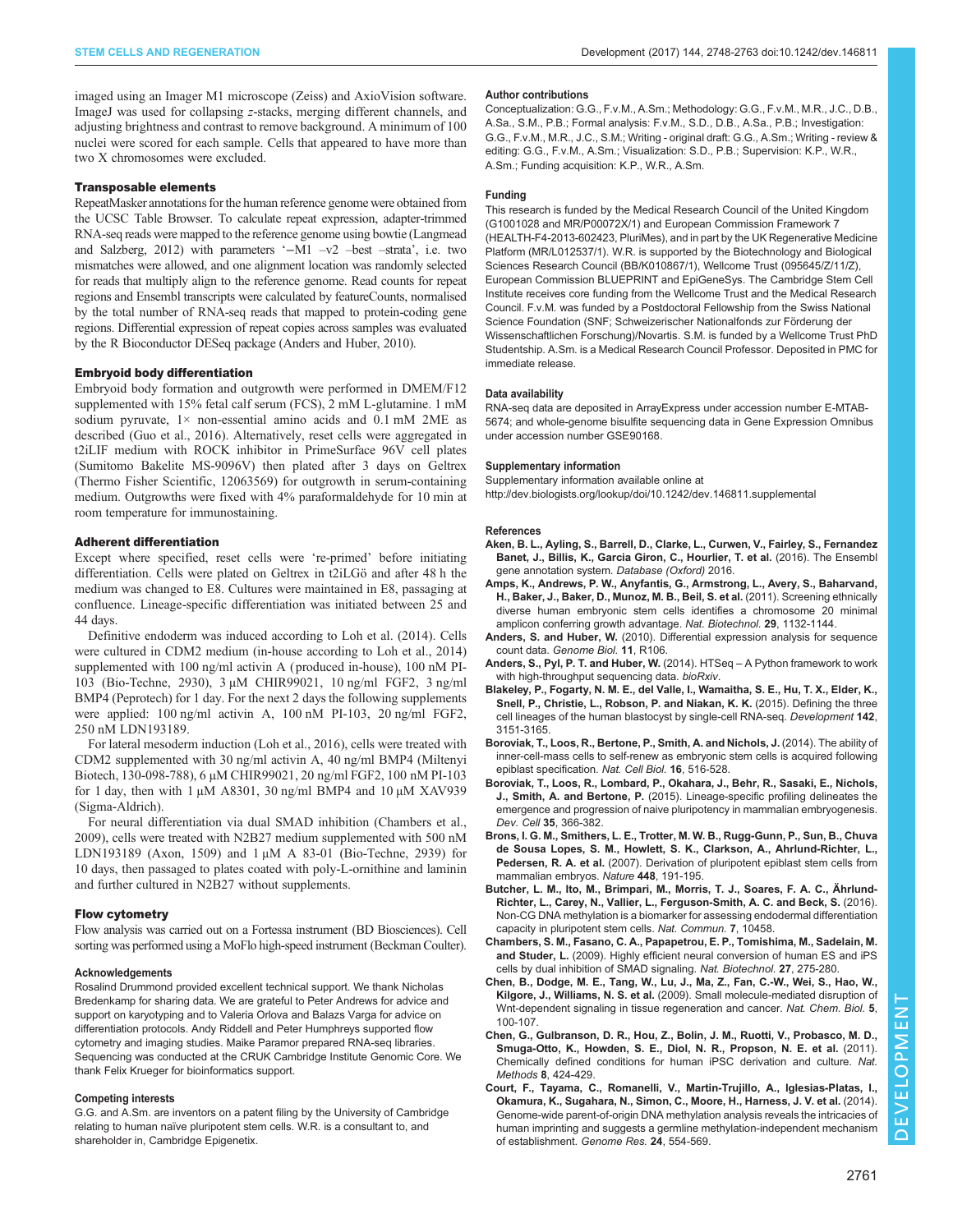- <span id="page-14-0"></span>D'[Aniello, C., Fico, A., Casalino, L., Guardiola, O., Di Napoli, G., Cermola, F., De](http://dx.doi.org/10.1038/cdd.2015.24) Cesare, D., Tatè, R., Cobellis, G., Patriarca, E. J. et al. (2015). A novel [autoregulatory loop between the Gcn2-Atf4 pathway and L-Proline metabolism](http://dx.doi.org/10.1038/cdd.2015.24) [controls stem cell identity.](http://dx.doi.org/10.1038/cdd.2015.24) Cell Death Differ. 22, 1094-1105.
- [Davidson, K. C., Mason, E. A. and Pera, M. F.](http://dx.doi.org/10.1242/dev.116061) (2015). The pluripotent state in [mouse and human.](http://dx.doi.org/10.1242/dev.116061) Development 142, 3090-3099.
- [De Los Angeles, A., Loh, Y.-H., Tesar, P. J. and Daley, G. Q.](http://dx.doi.org/10.1016/j.gde.2012.03.001) (2012). Accessing [naïve human pluripotency.](http://dx.doi.org/10.1016/j.gde.2012.03.001) Curr. Opin. Genet. Dev. 22, 272-282.
- Dean, W., Bowden, L., Aitchison, A., Klose, J., Moore, T., Meneses, J. J., Reik, W. and Feil, R. (1998). Altered imprinted gene methylation and expression in completely ES cell-derived mouse fetuses; association with aberrant phenotypes. Development 125, 2273-2282.
- [DePristo, M. A., Banks, E., Poplin, R., Garimella, K. V., Maguire, J. R., Hartl, C.,](http://dx.doi.org/10.1038/ng.806) [Philippakis, A. A., del Angel, G., Rivas, M. A., Hanna, M. et al.](http://dx.doi.org/10.1038/ng.806) (2011). A [framework for variation discovery and genotyping using next-generation DNA](http://dx.doi.org/10.1038/ng.806) [sequencing data.](http://dx.doi.org/10.1038/ng.806) Nat. Genet. 43, 491-498.
- Dobin, A., Davis, C. A., Schlesinger, F., Drenkow, J., Zaleski, C., Jha, S., Batut, P., Chaisson, M. and Gingeras, T. R. (2013). STAR: ultrafast universal RNA-seq aligner. Bioinformatics 29, 15-21.
- Falcon, S. and Gentleman, R. (2007). Using GOstats to test gene lists for GO term association. Bioinformatics 23, 257-258.
- [Ficz, G., Hore, T. A., Santos, F., Lee, H. J., Dean, W., Arand, J., Krueger, F.,](http://dx.doi.org/10.1016/j.stem.2013.06.004) Oxley, D., Paul, Y.-L., Walter, J. et al. [\(2013\). FGF signaling inhibition in ESCs](http://dx.doi.org/10.1016/j.stem.2013.06.004) [drives rapid genome-wide demethylation to the epigenetic ground state of](http://dx.doi.org/10.1016/j.stem.2013.06.004) [pluripotency.](http://dx.doi.org/10.1016/j.stem.2013.06.004) Cell Stem Cell 13, 351-359.
- Friedli, M. and Trono, D. [\(2015\). The developmental control of transposable](http://dx.doi.org/10.1146/annurev-cellbio-100814-125514) [elements and the evolution of higher species.](http://dx.doi.org/10.1146/annurev-cellbio-100814-125514) Annu. Rev. Cell Dev. Biol. 31, [429-451.](http://dx.doi.org/10.1146/annurev-cellbio-100814-125514)
- [Gafni, O., Weinberger, L., Mansour, A. A. F., Manor, Y. S., Chomsky, E., Ben-](http://dx.doi.org/10.1038/nature12745)[Yosef, D., Kalma, Y., Viukov, S., Maza, I., Zviran, A. et al.](http://dx.doi.org/10.1038/nature12745) (2013). Derivation of [novel human ground state naive pluripotent stem cells.](http://dx.doi.org/10.1038/nature12745) Nature 504, 282-286
- Greenberg, M. V. C. and Bourc'his, D. [\(2015\). Cultural relativism: maintenance of](http://dx.doi.org/10.1016/j.gde.2015.04.005) [genomic imprints in pluripotent stem cell culture systems.](http://dx.doi.org/10.1016/j.gde.2015.04.005) Curr. Opin. Genet. Dev. 31[, 42-49.](http://dx.doi.org/10.1016/j.gde.2015.04.005)
- [Grow, E. J., Flynn, R. A., Chavez, S. L., Bayless, N. L., Wossidlo, M., Wesche,](http://dx.doi.org/10.1038/nature14308) [D. J., Martin, L., Ware, C. B., Blish, C. A., Chang, H. Y. et al.](http://dx.doi.org/10.1038/nature14308) (2015). Intrinsic [retroviral reactivation in human preimplantation embryos and pluripotent cells.](http://dx.doi.org/10.1038/nature14308) Nature 522[, 221-225.](http://dx.doi.org/10.1038/nature14308)
- [Guo, H., Zhu, P., Yan, L., Li, R., Hu, B., Lian, Y., Yan, J., Ren, X., Lin, S., Li, J. et al.](http://dx.doi.org/10.1038/nature13544) [\(2014\). The DNA methylation landscape of human early embryos.](http://dx.doi.org/10.1038/nature13544) Nature 511, [606-610.](http://dx.doi.org/10.1038/nature13544)
- [Guo, G., von Meyenn, F., Santos, F., Chen, Y., Reik, W., Bertone, P., Smith, A.](http://dx.doi.org/10.1016/j.stemcr.2016.02.005) and Nichols, J. [\(2016\). Naive pluripotent stem cells derived directly from isolated](http://dx.doi.org/10.1016/j.stemcr.2016.02.005) [cells of the human inner cell mass.](http://dx.doi.org/10.1016/j.stemcr.2016.02.005) Stem Cell Rep. 6, 437-446.
- [Habibi, E., Brinkman, A. B., Arand, J., Kroeze, L. I., Kerstens, H. H. D., Matarese,](http://dx.doi.org/10.1016/j.stem.2013.06.002) F., [Lepikhov, K., Gut, M., Brun-Heath, I., Hubner, N. C. et al.](http://dx.doi.org/10.1016/j.stem.2013.06.002) (2013). Whole[genome bisulfite sequencing of two distinct interconvertible DNA methylomes of](http://dx.doi.org/10.1016/j.stem.2013.06.002) [mouse embryonic stem cells.](http://dx.doi.org/10.1016/j.stem.2013.06.002) Cell Stem Cell 13, 360-369.
- Hackett, J. A. and Surani, M. A. [\(2014\). Regulatory principles of pluripotency: from](http://dx.doi.org/10.1016/j.stem.2014.09.015) [the ground state up.](http://dx.doi.org/10.1016/j.stem.2014.09.015) Cell Stem Cell 15, 416-430.
- [Hotta, A., Cheung, A. Y. L., Farra, N., Vijayaragavan, K., Se](http://dx.doi.org/10.1038/nmeth.1325)́guin, C. A., Draper, [J. S., Pasceri, P., Maksakova, I. A., Mager, D. L., Rossant, J. et al.](http://dx.doi.org/10.1038/nmeth.1325) (2009). [Isolation of human iPS cells using EOS lentiviral vectors to select for pluripotency.](http://dx.doi.org/10.1038/nmeth.1325) Nat. Methods 6[, 370-376.](http://dx.doi.org/10.1038/nmeth.1325)
- [Huang, S.-M. A., Mishina, Y. M., Liu, S., Cheung, A., Stegmeier, F., Michaud,](http://dx.doi.org/10.1038/nature08356) [G. A., Charlat, O., Wiellette, E., Zhang, Y., Wiessner, S. et al.](http://dx.doi.org/10.1038/nature08356) (2009). Tankyrase [inhibition stabilizes axin and antagonizes Wnt signalling.](http://dx.doi.org/10.1038/nature08356) Nature 461, 614-620.
- Huang, K., Maruyama, T. and Fan, G. [\(2014\). The naive state of human pluripotent](http://dx.doi.org/10.1016/j.stem.2014.09.014) [stem cells: a synthesis of stem cell and preimplantation embryo transcriptome](http://dx.doi.org/10.1016/j.stem.2014.09.014) analyses. [Cell Stem Cell](http://dx.doi.org/10.1016/j.stem.2014.09.014) 15, 410-415.
- [Huangfu, D., Maehr, R., Guo, W., Eijkelenboom, A., Snitow, M., Chen, A. E. and](http://dx.doi.org/10.1038/nbt1418) Melton, D. A. [\(2008\). Induction of pluripotent stem cells by defined factors is](http://dx.doi.org/10.1038/nbt1418) [greatly improved by small-molecule compounds.](http://dx.doi.org/10.1038/nbt1418) Nat. Biotechnol. 26, 795-797.
- [Irie, N., Weinberger, L., Tang, W. W. C., Kobayashi, T., Viukov, S., Manor, Y. S.,](http://dx.doi.org/10.1016/j.cell.2014.12.013) [Dietmann, S., Hanna, J. H. and Surani, M. A.](http://dx.doi.org/10.1016/j.cell.2014.12.013) (2015). SOX17 is a critical specifier [of human primordial germ cell fate.](http://dx.doi.org/10.1016/j.cell.2014.12.013) Cell 160, 253-268.
- [Ji, X., Dadon, D. B., Powell, B. E., Fan, Z. P., Borges-Rivera, D., Shachar, S.,](http://dx.doi.org/10.1016/j.stem.2015.11.007) [Weintraub, A. S., Hnisz, D., Pegoraro, G., Lee, T. I. et al.](http://dx.doi.org/10.1016/j.stem.2015.11.007) (2016). 3D [chromosome regulatory landscape of human pluripotent cells.](http://dx.doi.org/10.1016/j.stem.2015.11.007) Cell Stem Cell 18, [262-275.](http://dx.doi.org/10.1016/j.stem.2015.11.007)
- Kalkan, T. and Smith, A. [\(2014\). Mapping the route from naive pluripotency to](http://dx.doi.org/10.1098/rstb.2013.0540) lineage specification. [Philos. Trans. R. Soc. Lond. B Biol. Sci.](http://dx.doi.org/10.1098/rstb.2013.0540) 369, pii: 20130540.
- [Kalkan, T., Olova, N., Roode, M., Mulas, C., Lee, H. J., Nett, I., Marks, H., Walker,](http://dx.doi.org/10.1242/dev.142711) [R., Stunnenberg, H. G., Lilley, K. S. et al.](http://dx.doi.org/10.1242/dev.142711) (2017). Tracking the embryonic stem [cell transition from ground state pluripotency.](http://dx.doi.org/10.1242/dev.142711) Development 144, 1221-1234.
- [Kim, H., Wu, J., Ye, S., Tai, C.-I., Zhou, X., Yan, H., Li, P., Pera, M. and Ying, Q.-L.](http://dx.doi.org/10.1038/ncomms3403) [\(2013\). Modulation of beta-catenin function maintains mouse epiblast stem cell](http://dx.doi.org/10.1038/ncomms3403) [and human embryonic stem cell self-renewal.](http://dx.doi.org/10.1038/ncomms3403) Nat. Commun. 4, 2403.
- Krueger, F. and Andrews, S. R. [\(2011\). Bismark: a flexible aligner and methylation](http://dx.doi.org/10.1093/bioinformatics/btr167) [caller for bisulfite-Seq applications.](http://dx.doi.org/10.1093/bioinformatics/btr167) Bioinformatics 27, 1571-1572.
- Langmead, B. and Salzberg, S. L. (2012). Fast gapped-read alignment with Bowtie 2. Nat. Meth. 9, 357-359.
- Lee, H. J., Hore, T. A. and Reik, W. [\(2014\). Reprogramming the methylome: erasing](http://dx.doi.org/10.1016/j.stem.2014.05.008) [memory and creating diversity.](http://dx.doi.org/10.1016/j.stem.2014.05.008) Cell Stem Cell 14, 710-719.
- [Loh, K. M., Ang, L. T., Zhang, J., Kumar, V., Ang, J., Auyeong, J. Q., Lee, K. L.,](http://dx.doi.org/10.1016/j.stem.2013.12.007) [Choo, S. H., Lim, C. Y. Y., Nichane, M. et al.](http://dx.doi.org/10.1016/j.stem.2013.12.007) (2014). Efficient endoderm induction [from human pluripotent stem cells by logically directing signals controlling lineage](http://dx.doi.org/10.1016/j.stem.2013.12.007) bifurcations. [Cell Stem Cell](http://dx.doi.org/10.1016/j.stem.2013.12.007) 14, 237-252.
- Loh, [K. M., Chen, A., Koh, P. W., Deng, T. Z., Sinha, R., Tsai, J. M., Barkal, A. A.,](http://dx.doi.org/10.1016/j.cell.2016.06.011) [Shen, K. Y., Jain, R., Morganti, R. M. et al.](http://dx.doi.org/10.1016/j.cell.2016.06.011) (2016). Mapping the pairwise choices [leading from pluripotency to human bone, heart, and other mesoderm cell types.](http://dx.doi.org/10.1016/j.cell.2016.06.011) Cell 166[, 451-467.](http://dx.doi.org/10.1016/j.cell.2016.06.011)
- Love, M. I., Huber, W. and Anders, S. (2014). Moderated estimation of fold change and dispersion for RNA-seq data with DESeq2. Genome Biol. 15, 550.
- Martello, G. and Smith, A. [\(2014\). The nature of embryonic stem cells.](http://dx.doi.org/10.1146/annurev-cellbio-100913-013116) Annu. Rev. [Cell Dev. Biol.](http://dx.doi.org/10.1146/annurev-cellbio-100913-013116) 30, 647-675.
- [McKenna, A., Hanna, M., Banks, E., Sivachenko, A., Cibulskis, K., Kernytsky,](http://dx.doi.org/10.1101/gr.107524.110) [A., Garimella, K., Altshuler, D., Gabriel, S., Daly, M. et al.](http://dx.doi.org/10.1101/gr.107524.110) (2010). The genome [analysis toolkit: a MapReduce framework for analyzing next-generation DNA](http://dx.doi.org/10.1101/gr.107524.110) [sequencing data.](http://dx.doi.org/10.1101/gr.107524.110) Genome Res. 20, 1297-1303.
- [Mekhoubad, S., Bock, C., de Boer, A. S., Kiskinis, E., Meissner, A. and Eggan,](http://dx.doi.org/10.1016/j.stem.2012.02.014) K. [\(2012\). Erosion of dosage compensation impacts human iPSC disease](http://dx.doi.org/10.1016/j.stem.2012.02.014) modeling. [Cell Stem Cell](http://dx.doi.org/10.1016/j.stem.2012.02.014) 10, 595-609.
- [Merkle, F. T., Ghosh, S., Kamitaki, N., Mitchell, J., Avior, Y., Mello, C., Kashin, S.,](http://dx.doi.org/10.1038/nature22312) [Mekhoubad, S., Ilic, D., Charlton, M. et al.](http://dx.doi.org/10.1038/nature22312) (2017). Human pluripotent stem cells [recurrently acquire and expand dominant negative P53 mutations.](http://dx.doi.org/10.1038/nature22312) Nature 545, [229-233.](http://dx.doi.org/10.1038/nature22312)
- [Miura, F., Enomoto, Y., Dairiki, R. and Ito, T.](http://dx.doi.org/10.1093/nar/gks454) (2012). Amplification-free whole[genome bisulfite sequencing by post-bisulfite adaptor tagging.](http://dx.doi.org/10.1093/nar/gks454) Nucleic Acids Res. 40[, e136.](http://dx.doi.org/10.1093/nar/gks454)
- Mulas, C., Kalkan, T. and Smith, A. [\(2017\). Nodal secures pluripotency upon](http://dx.doi.org/10.1016/j.stemcr.2017.05.033) [embryonic stem cell progression from the ground state.](http://dx.doi.org/10.1016/j.stemcr.2017.05.033) Stem Cell Rep. (in press). [doi:10.1016/j.stemcr.2017.05.033.](http://dx.doi.org/10.1016/j.stemcr.2017.05.033)
- [Nakamura, T., Okamoto, I., Sasaki, K., Yabuta, Y., Iwatani, C., Tsuchiya, H.,](http://dx.doi.org/10.1038/nature19096) [Seita, Y., Nakamura, S., Yamamoto, T. and Saitou, M.](http://dx.doi.org/10.1038/nature19096) (2016). A developmental [coordinate of pluripotency among mice, monkeys and humans.](http://dx.doi.org/10.1038/nature19096) Nature 537, 57-62.
- [Nazor, K. L., Altun, G., Lynch, C., Tran, H., Harness, J. V., Slavin, I.,](http://dx.doi.org/10.1016/j.stem.2012.02.013) Garitaonandia, I., Mü[ller, F.-J., Wang, Y.-C., Boscolo, F. S. et al.](http://dx.doi.org/10.1016/j.stem.2012.02.013) (2012). [Recurrent variations in DNA methylation in human pluripotent stem cells and their](http://dx.doi.org/10.1016/j.stem.2012.02.013) [differentiated derivatives.](http://dx.doi.org/10.1016/j.stem.2012.02.013) Cell Stem Cell 10, 620-634.
- Nichols, J. and Smith, A. [\(2009\). Naive and primed pluripotent states.](http://dx.doi.org/10.1016/j.stem.2009.05.015) Cell Stem Cell 4[, 487-492.](http://dx.doi.org/10.1016/j.stem.2009.05.015)
- Nichols, J. and Smith, A. [\(2012\). Pluripotency in the embryo and in culture.](http://dx.doi.org/10.1101/cshperspect.a008128) CSH [Perspect. Biol.](http://dx.doi.org/10.1101/cshperspect.a008128) 4, a008128.
- [Nishizawa, M., Chonabayashi, K., Nomura, M., Tanaka, A., Nakamura, M.,](http://dx.doi.org/10.1016/j.stem.2016.06.019) [Inagaki, A., Nishikawa, M., Takei, I., Oishi, A., Tanabe, K. et al.](http://dx.doi.org/10.1016/j.stem.2016.06.019) (2016). [Epigenetic variation between human induced pluripotent stem cell lines is an](http://dx.doi.org/10.1016/j.stem.2016.06.019) [indicator of differentiation capacity.](http://dx.doi.org/10.1016/j.stem.2016.06.019) Cell Stem Cell 19, 341-354.
- [Ogura, A., Inoue, K. and Wakayama, T.](http://dx.doi.org/10.1098/rstb.2011.0329) (2013). Recent advancements in cloning [by somatic cell nuclear transfer.](http://dx.doi.org/10.1098/rstb.2011.0329) Philos. Trans. R. Soc. Lond. B Biol. Sci. 368, [20110329.](http://dx.doi.org/10.1098/rstb.2011.0329)
- Okae, H., Chiba, H., Hiura, H., Hamada, H., Sato, A., Utsunomiya, T., Kikuchi, H., Yoshida, H., Tanaka, A., Suyama, M. et al. (2014). Genome-wide analysis of DNA methylation dynamics during early human development. PLoS Genet. 10, e1004868.
- Okamoto, I., Patrat, C., Thé[pot, D., Peynot, N., Fauque, P., Daniel, N.,](http://dx.doi.org/10.1038/nature09872) [Diabangouaya, P., Wolf, J.-P., Renard, J.-P., Duranthon, V. et al.](http://dx.doi.org/10.1038/nature09872) (2011). [Eutherian mammals use diverse strategies to initiate X-chromosome inactivation](http://dx.doi.org/10.1038/nature09872) [during development.](http://dx.doi.org/10.1038/nature09872) Nature 472, 370-374.
- [Pastor, W. A., Chen, D., Liu, W., Kim, R., Sahakyan, A., Lukianchikov, A., Plath,](http://dx.doi.org/10.1016/j.stem.2016.01.019) K., Jacobsen, S. E. and Clark, A. T. [\(2016\). Naive human pluripotent cells feature](http://dx.doi.org/10.1016/j.stem.2016.01.019) [a methylation landscape devoid of blastocyst or germline memory.](http://dx.doi.org/10.1016/j.stem.2016.01.019) Cell Stem Cell 18[, 323-329.](http://dx.doi.org/10.1016/j.stem.2016.01.019)
- [Patel, S., Bonora, G., Sahakyan, A., Kim, R., Chronis, C., Langerman, J., Fitz-](http://dx.doi.org/10.1016/j.celrep.2016.11.054)[Gibbon, S., Rubbi, L., Skelton, R. J. P., Ardehali, R. et al.](http://dx.doi.org/10.1016/j.celrep.2016.11.054) (2017). Human [embryonic stem cells do not change their X inactivation status during](http://dx.doi.org/10.1016/j.celrep.2016.11.054) [differentiation.](http://dx.doi.org/10.1016/j.celrep.2016.11.054) Cell Rep. 18, 54-67.
- [Petropoulos, S., Edsgard, D., Reinius, B., Deng, Q., Panula, S. P., Codeluppi, S.,](http://dx.doi.org/10.1016/j.cell.2016.03.023) [Plaza Reyes, A., Linnarsson, S., Sandberg, R. and Lanner, F.](http://dx.doi.org/10.1016/j.cell.2016.03.023) (2016). Single[cell RNA-seq reveals lineage and X chromosome dynamics in human](http://dx.doi.org/10.1016/j.cell.2016.03.023) [preimplantation embryos.](http://dx.doi.org/10.1016/j.cell.2016.03.023) Cell 165, 1012-1026.
- [Quenneville, S., Verde, G., Corsinotti, A., Kapopoulou, A., Jakobsson, J.,](http://dx.doi.org/10.1016/j.molcel.2011.08.032) [Offner, S., Baglivo, I., Pedone, P. V., Grimaldi, G., Riccio, A. et al.](http://dx.doi.org/10.1016/j.molcel.2011.08.032) (2011). In [embryonic stem cells, ZFP57/KAP1 recognize a methylated hexanucleotide to](http://dx.doi.org/10.1016/j.molcel.2011.08.032) [affect chromatin and DNA methylation of imprinting control regions.](http://dx.doi.org/10.1016/j.molcel.2011.08.032) Mol. Cell 44, [361-372.](http://dx.doi.org/10.1016/j.molcel.2011.08.032)
- Reik, W. and Kelsey, G. [\(2014\). Epigenetics: cellular memory erased in human](http://dx.doi.org/10.1038/nature13648) embryos. Nature 511[, 540-541.](http://dx.doi.org/10.1038/nature13648)